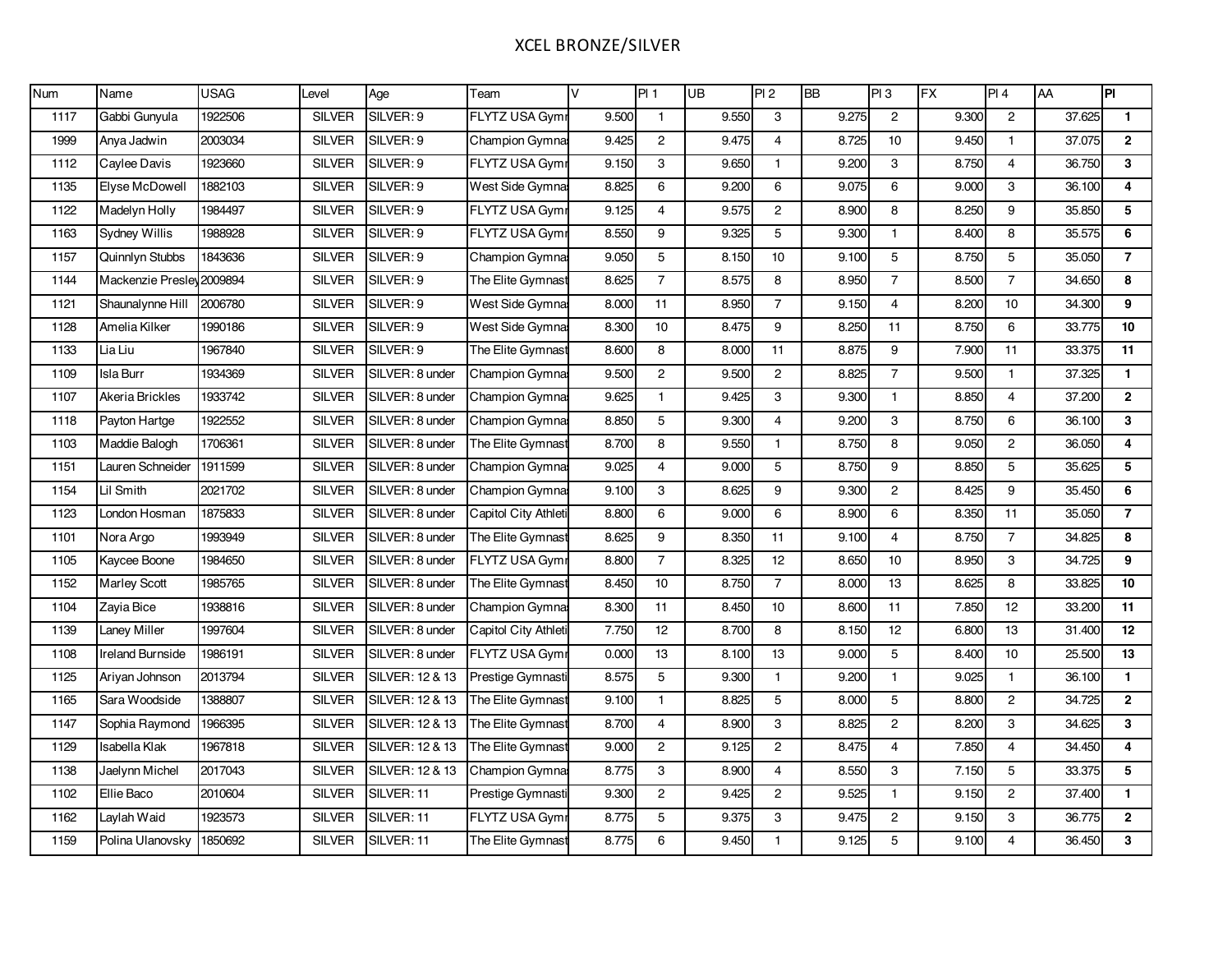# XCEL BRONZE/SILVER

| 1134 | Ava Marshall             | 1845505 | <b>SILVER</b> | SILVER: 11                               | The Elite Gymnast     | 8.550 | 8              | 9.350 | 5                | 9.200 | $\overline{4}$   | 9.275 | $\mathbf{1}$   | 36.375 | 4                       |
|------|--------------------------|---------|---------------|------------------------------------------|-----------------------|-------|----------------|-------|------------------|-------|------------------|-------|----------------|--------|-------------------------|
| 1115 | Grace Gaughan            | 2012090 | <b>SILVER</b> | SILVER: 11                               | Prestige Gymnasti     | 9.350 | $\mathbf{1}$   | 8.650 | 8                | 9.275 | 3                | 8.800 | $\overline{7}$ | 36.075 | 5                       |
| 1164 | Addie Woodie             | 2011454 | <b>SILVER</b> | SILVER: 11                               | Prestige Gymnasti     | 8.750 | $\overline{7}$ | 9.375 | 4                | 8.800 | 8                | 8.950 | 6              | 35.875 | 6                       |
| 1131 | Jordyn Levy              | 1989994 | <b>SILVER</b> | SILVER: 11                               | <b>FLYTZ USA Gymr</b> | 8.850 | 3              | 8.450 | 9                | 9.100 | $\overline{7}$   | 8.725 | 8              | 35.125 | $\overline{7}$          |
| 1145 | <b>Isabella Pressell</b> | 1941134 | <b>SILVER</b> | SILVER: 11                               | The Elite Gymnast     | 8.800 | $\overline{4}$ | 8.450 | 10 <sup>10</sup> | 8.600 | 10               | 9.000 | 5              | 34.850 | 8                       |
| 1136 | Marissa McHuqh           | 2016179 | <b>SILVER</b> | SILVER: 11                               | Prestige Gymnasti     | 8.300 | 9              | 9.200 | 6                | 8.650 | 9                | 8.200 | 9              | 34.350 | 9                       |
| 1150 | Natalia Sansosti         | 1984466 | <b>SILVER</b> | SILVER: 11                               | FLYTZ USA Gymr        | 7.900 | 10             | 8.850 | $\overline{7}$   | 9.125 | $\boldsymbol{6}$ | 8.200 | 10             | 34.075 | 10                      |
| 1148 | Lia Ream                 | 1923571 | <b>SILVER</b> | SILVER: 10                               | FLYTZ USA Gymr        | 9.275 | $\mathbf{1}$   | 9.500 | $\mathbf{1}$     | 9.125 | 4                | 9.250 | $\overline{2}$ | 37.150 | $\mathbf{1}$            |
| 1158 | <b>Addison Sullivan</b>  | 1922144 | <b>SILVER</b> | SILVER: 10                               | FLYTZ USA Gymr        | 9.200 | 3              | 9.500 | $\overline{2}$   | 9.050 | $\overline{7}$   | 9.100 | $\overline{4}$ | 36.850 | $\mathbf{2}$            |
| 1116 | Giovanna Goedert         | 1970928 | <b>SILVER</b> | SILVER: 10                               | The Elite Gymnast     | 8.850 | $\overline{7}$ | 9.150 | 5                | 9.225 | $\overline{2}$   | 9.275 | $\mathbf{1}$   | 36.500 | 3                       |
| 1166 | Jenna Wylie              | 2021173 | <b>SILVER</b> | SILVER: 10                               | Champion Gymna        | 8.925 | 5              | 9.450 | 3                | 9.075 | 5                | 9.000 | 5              | 36.450 | $\overline{4}$          |
| 1120 | Abby Herman              | 1923846 | <b>SILVER</b> | SILVER: 10                               | FLYTZ USA Gymr        | 8.925 | 6              | 8.700 | 9                | 9.225 | 3                | 9.250 | $\mathbf 3$    | 36.100 | 5                       |
| 1156 | Kylie Stewart            | 1988279 | <b>SILVER</b> | SILVER: 10                               | FLYTZ USA Gymr        | 9.250 | $\overline{2}$ | 8.675 | 10               | 9.075 | 6                | 8.900 | $\overline{7}$ | 35.900 | 6                       |
| 1124 | Cate Humphrys            | 2013640 | <b>SILVER</b> | SILVER: 10                               | West Side Gymna       | 9.100 | $\overline{4}$ | 9.100 | 6                | 8.650 | 10               | 8.950 | 6              | 35.800 | $\overline{7}$          |
| 1114 | Avery Drake              | 1922113 | <b>SILVER</b> | SILVER: 10                               | FLYTZ USA Gymr        | 8.800 | 8              | 9.100 | $\overline{7}$   | 8.800 | 8                | 8.875 | 8              | 35.575 | 8                       |
| 1142 | Samipa Patel             | 1771880 | <b>SILVER</b> | SILVER: 10                               | The Elite Gymnast     | 8.300 | 9              | 9.175 | $\overline{4}$   | 8.700 | 9                | 8.125 | 9              | 34.300 | 9                       |
| 1140 | Sarah Nester             | 1984026 | <b>SILVER</b> | SILVER: 10                               | FLYTZ USA Gymr        | 8.125 | $10$           | 8.875 | 8                | 9.300 | $\overline{1}$   | 7.650 | 10             | 33.950 | $10\,$                  |
| 1106 | Elin Brenner             | 1966140 | <b>BRONZE</b> | BRONZE: 8 older                          | Champion Gymna:       | 8.950 | $\mathbf{1}$   | 8.500 | 3                | 9.400 | $\mathbf{1}$     | 8.900 | $\mathbf{1}$   | 35.750 | $\mathbf{1}$            |
| 1161 | Raine Untied             | 2008771 | <b>BRONZE</b> | BRONZE: 8 older                          | Champion Gymnas       | 8.825 | $\mathbf{2}$   | 8.650 | $\overline{2}$   | 8.775 | 3                | 7.900 | $\overline{4}$ | 34.150 | $\mathbf{2}$            |
| 1143 | Nia Patrick              | 1993944 | <b>BRONZE</b> | BRONZE: 8 older                          | The Elite Gymnast     | 8.400 | $\overline{4}$ | 8.850 | $\mathbf{1}$     | 8.075 | $\overline{4}$   | 8.500 | 3              | 33.825 | 3                       |
| 1141 | Mahi Patel               | 2029116 | <b>BRONZE</b> | BRONZE: 8 older                          | The Elite Gymnast     | 8.650 | 3              | 7.250 | $\overline{4}$   | 9.075 | $\overline{c}$   | 8.650 | $\overline{2}$ | 33.625 | $\overline{\mathbf{4}}$ |
| 1110 | Allie Coffman            | 2015043 | <b>BRONZE</b> | BRONZE: 7 under Champion Gymna           |                       | 9.075 | $\mathbf{2}$   | 9.300 | 3                | 9.250 | 3                | 9.225 | $\mathbf{1}$   | 36.850 | $\mathbf{1}$            |
| 1149 | Olivia Rudy              | 1967770 |               | BRONZE BRONZE: 7 under The Elite Gymnast |                       | 8.625 | $\overline{7}$ | 9.500 | $\overline{2}$   | 9.275 | $\overline{2}$   | 9.200 | $\overline{2}$ | 36.600 | $\overline{2}$          |
| 1100 | Quinnci Alexander        | 2021171 | <b>BRONZE</b> | BRONZE: 7 under                          | Champion Gymna:       | 8.850 | 3              | 9.250 | $\overline{4}$   | 9.300 | $\mathbf{1}$     | 9.050 | 3              | 36.450 | 3                       |
| 1130 | Teigen Klein             | 2018917 | <b>BRONZE</b> | BRONZE: 7 under Champion Gymnas          |                       | 8.800 | 5              | 9.575 | $\mathbf{1}$     | 9.050 | $\overline{4}$   | 8.700 | 5              | 36.125 | $\overline{4}$          |
| 1160 | Palmer Ungaro            | 2021175 | <b>BRONZE</b> | BRONZE: 7 under Champion Gymnas          |                       | 8.850 | $\overline{4}$ | 8.850 | $\overline{7}$   | 8.875 | 6                | 8.675 | 6              | 35.250 | 5                       |
| 1153 | <b>Bexley Shields</b>    | 2016980 | <b>BRONZE</b> | BRONZE: 7 under Champion Gymnas          |                       | 9.200 | $\mathbf{1}$   | 8.725 | 8                | 8.100 | 10               | 8.900 | $\overline{4}$ | 34.925 | 6                       |
| 1155 | Aliya Snyder             | 1911505 |               | BRONZE BRONZE: 7 under Champion Gymna    |                       | 8.700 | 6              | 9.000 | 6                | 9.050 | 5                | 8.175 | 9              | 34.925 | $\overline{7}$          |
| 1113 | Monroe Demers            | 1996381 | <b>BRONZE</b> | BRONZE: 7 under The Elite Gymnast        |                       | 8.625 | 8              | 8.575 | 9                | 8.750 | $\overline{7}$   | 8.650 | $\overline{7}$ | 34.600 | 8                       |
| 1119 | Maaliyah Hearn           | 1983270 | <b>BRONZE</b> | BRONZE: 7 under The Elite Gymnast        |                       | 7.375 | 9              | 9.075 | 5                | 8.500 | 9                | 7.800 | 10             | 32.750 | 9                       |
| 1132 | Sophia Li                | 1971253 | <b>BRONZE</b> | BRONZE: 7 under The Elite Gymnast        |                       | 7.300 | 10             | 8.400 | 10               | 8.525 | 8                | 8.500 | 8              | 32.725 | 10                      |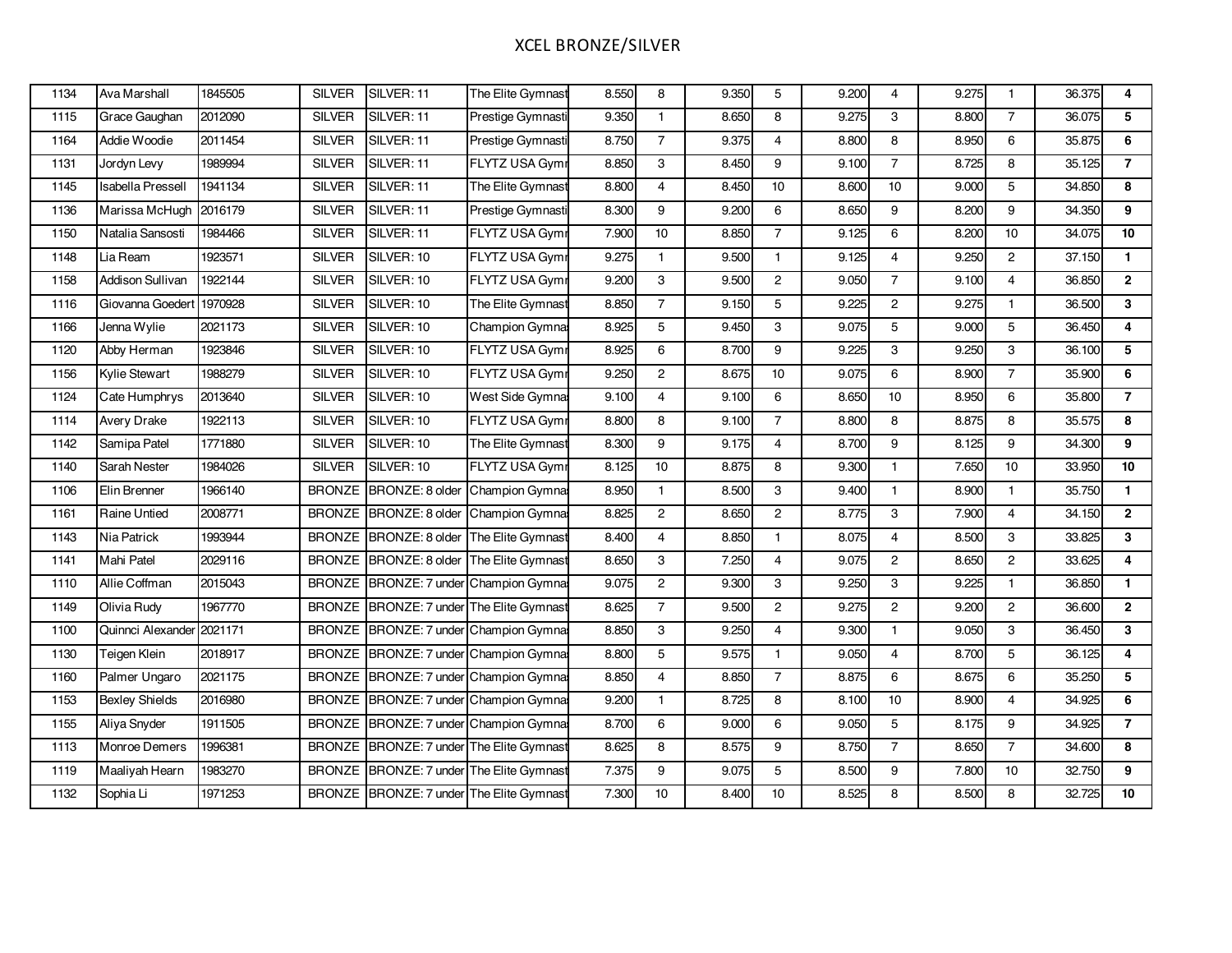|             |                         |        |    |        |        |           |       |        |      | 20      |
|-------------|-------------------------|--------|----|--------|--------|-----------|-------|--------|------|---------|
| <b>Feam</b> | Sub Team                |        | ום | UB     | - PL 2 | <b>BE</b> | פ ום: |        | ום : | Total   |
|             | Champion Gymnastics &   | 27.225 |    | 28.125 |        | 27.950    |       | 27.175 |      | 110.475 |
|             | The Elite Gymnastics Ac | 25.900 |    | 27.425 |        | 27.100    |       | 26,500 |      | 106.925 |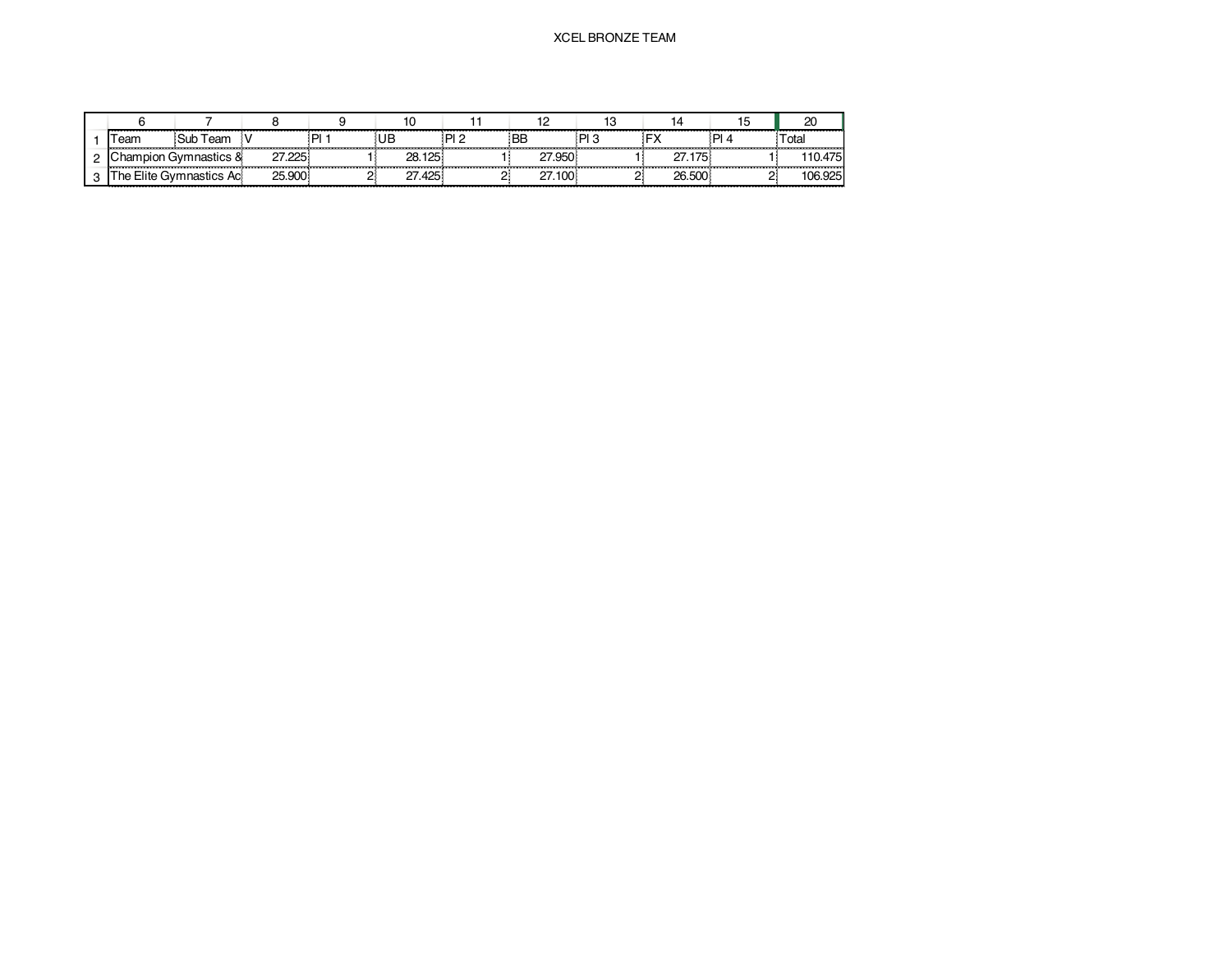|        |                               |                             |         |        |         |     |           |      |        |      | 20      |
|--------|-------------------------------|-----------------------------|---------|--------|---------|-----|-----------|------|--------|------|---------|
|        | <b>Feam</b>                   | Sub Team                    |         | . PL . | UB      | PI2 | <b>BB</b> | PI 3 |        | PI 4 | Гоtal   |
|        |                               | Champion Gvmnastics &       | 28.550  |        | 28.425  |     | 27,800    |      | 27.950 |      | 112.725 |
| $\sim$ |                               | <b>FLYTZ USA Gymnastics</b> | 28.025  |        | 28.775  |     | 28.075    |      | 27.800 |      | 112.675 |
|        | restige Gymnastics            |                             | 27.400  |        | 28.100  |     | 28,000    |      | 27.125 |      | 110.625 |
|        |                               | The Elite Gymnastics Ac     | 26.950  |        | 28.350  |     | 27.550    |      | 27.650 |      | 110.500 |
|        |                               | West Side Gymnastics L      | 26, 225 |        | 27 250  |     | 26.875    |      | 26,700 |      | 107.050 |
|        | <b>Capitol City Athletics</b> |                             | 16.550. |        | 17.700. |     | 17.050.   |      | 15.150 |      | 66.450  |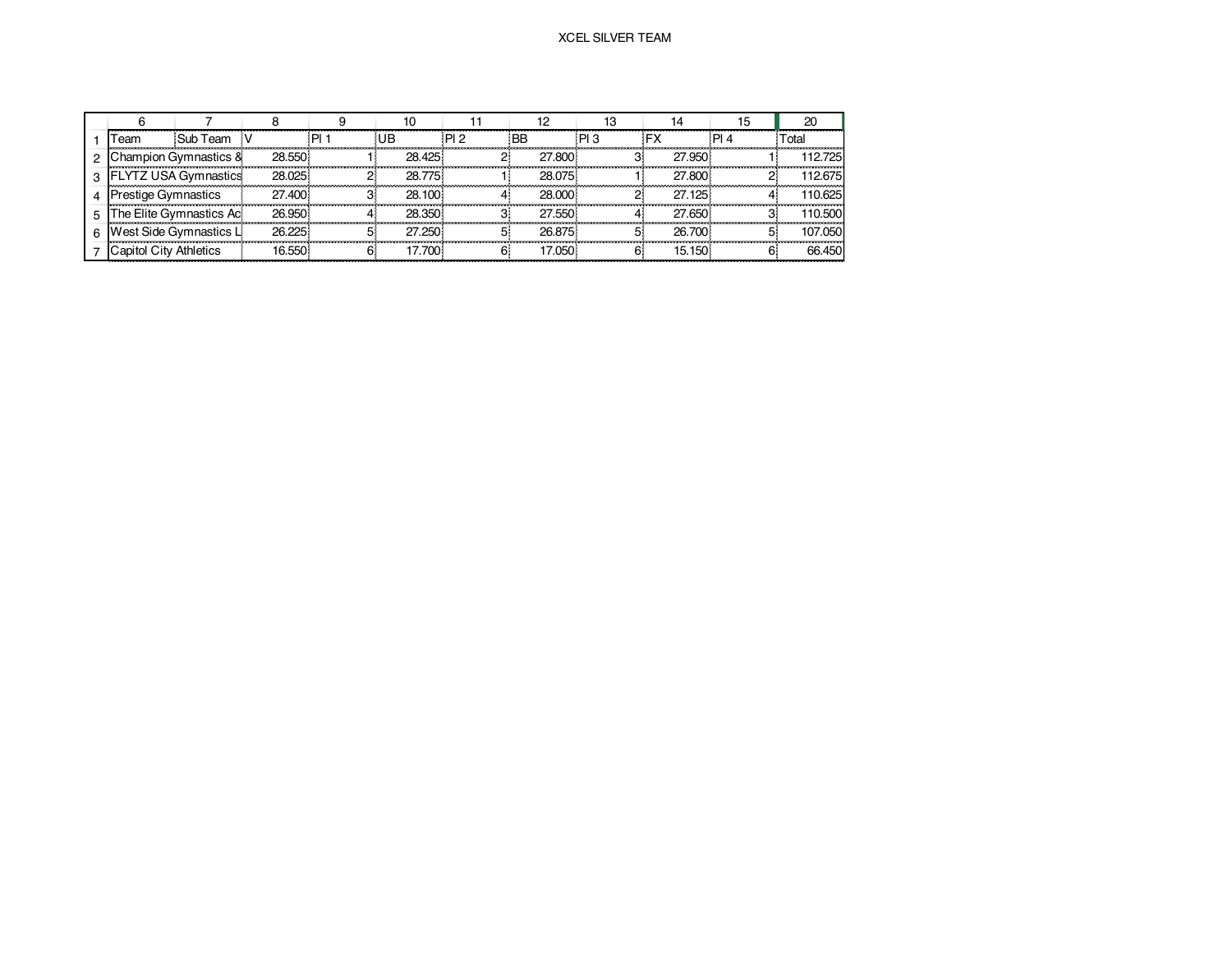# LEVEL 7/8/9/10

| <b>Num</b> | Name                      | <b>USAG</b> | Level              | Age           | Team                  | V     | PI 1           | $\overline{\mathsf{UB}}$ | PI2            | <b>BB</b> | PI3            | <b>FX</b> | PI 4           | AA     | $\overline{P}$          |
|------------|---------------------------|-------------|--------------------|---------------|-----------------------|-------|----------------|--------------------------|----------------|-----------|----------------|-----------|----------------|--------|-------------------------|
| 1229       | <b>Emily Plone</b>        | 643186      | LEVEL 9            | L9: All       | FLYTZ USA Gymr        | 9.050 | $\mathbf{1}$   | 8.200                    | $\overline{4}$ | 8.150     | $\overline{4}$ | 9.275     | $\mathbf{1}$   | 34.675 | $\mathbf{1}$            |
| 1200       | Sophie Akers-Nov: 1160151 |             | LEVEL 9            | L9: All       | Medina Gymnastic      | 8.300 | $\overline{4}$ | 8.300                    | $\overline{2}$ | 7.675     | 6              | 8.675     | $\overline{4}$ | 32.950 | $\mathbf{2}$            |
| 1220       | Madison Lee               | 1000469     | LEVEL 9            | L9: All       | Medina Gymnastic      | 8.150 | 5              | 6.800                    | $\overline{7}$ | 9.100     | $\mathbf{1}$   | 8.600     | 5              | 32.650 | 3                       |
| 1231       | Megan Reifsnyder          | 580548      | LEVEL 9            | L9: All       | <b>FLYTZ USA Gymr</b> | 8.100 | 6              | 7.175                    | 6              | 8.200     | 3              | 8.900     | 3              | 32.375 | $\overline{\mathbf{4}}$ |
| 1235       | Lily Schalmo              | 968055      | LEVEL 9            | L9: All       | FLYTZ USA Gymr        | 8.050 | $\overline{7}$ | 8.300                    | 3              | 7.575     | 8              | 8.425     | 9              | 32.350 | 5                       |
| 1224       | Addison McCullou 1024146  |             | LEVEL 9            | L9: All       | Champion Gymna        | 8.550 | 3              | 7.400                    | 5              | 7.650     | $\overline{7}$ | 8.600     | 6              | 32.200 | 6                       |
| 1215       | Myleigh Hammer            | 1156352     | LEVEL 9            | L9: All       | Champion Gymna        | 8.725 | $\overline{c}$ | 6.000                    | 8              | 7.900     | 5              | 8.500     | 8              | 31.125 | $\overline{7}$          |
| 1214       | Rowyn Hafner              | 1924220     | LEVEL 9            | L9: All       | Medina Gymnastic      | 7.250 | 8              | 5.050                    | 9              | 6.650     | 9              | 6.300     | 10             | 25.250 | 8                       |
| 1240       | Gabrielle Suffolk         | 1004025     | LEVEL 9            | L9: All       | FLYTZ USA Gym         | 0.000 | 9              | 0.000                    | 10             | 8.600     | $\overline{c}$ | 9.100     | $\mathbf{2}$   | 17.700 | 9                       |
| 1222       | Gianna Mager              | 643176      | LEVEL 9            | l9: All       | <b>FLYTZ USA Gymr</b> | 0.000 | 10             | 8.625                    | $\mathbf{1}$   | 0.000     | 10             | 8.600     | $\overline{7}$ | 17.225 | 10                      |
| 1205       | <b>Emily Brown</b>        | 628499      | LEVEL 8            | L8: 14 older  | All Around Gymna      | 8.750 | $\mathbf{1}$   | 9.200                    | $\mathbf{1}$   | 7.425     | $\overline{2}$ | 8.400     | $\overline{2}$ | 33.775 | $\mathbf{1}$            |
| 1236       | Vanessa Sheppard 1214721  |             | LEVEL 8            | $L8:14$ older | Prestige Gymnasti     | 7.650 | $\overline{c}$ | 8.675                    | $\overline{2}$ | 7.875     | $\mathbf{1}$   | 8.725     | $\mathbf{1}$   | 32.925 | $\overline{2}$          |
| 1225       | Aurora Meeks              | 1174369     | LEVEL <sub>8</sub> | $L8:14$ older | FLYTZ USA Gym         | 0.000 | 3              | 0.000                    | 3              | 0.000     | 3              | 0.000     | 3              | 0.000  | $\mathbf{3}$            |
| 1207       | Kristen Corzine           | 1021810     | LEVEL <sub>8</sub> | L8: 14 older  | <b>FLYTZ USA Gymr</b> | 0.000 | $\overline{4}$ | 0.000                    | $\overline{4}$ | 0.000     | $\overline{4}$ | 0.000     | $\overline{4}$ | 0.000  | $\overline{\mathbf{4}}$ |
| 1201       | Hayleigh Armstron 1405183 |             | LEVEL 8            | L8: 13 under  | <b>FLYTZ USA Gym</b>  | 9.350 | $\mathbf{1}$   | 9.225                    | $\overline{2}$ | 8.575     | $\overline{4}$ | 9.150     | 4              | 36.300 | 1.                      |
| 1217       | Bri Henderson             | 1214696     | LEVEL 8            | L8: 13 under  | Prestige Gymnasti     | 8.825 | $\overline{4}$ | 9.000                    | 3              | 9.050     | 3              | 9.350     | $\overline{2}$ | 36.225 | $\overline{2}$          |
| 1219       | Reese Kost                | 1331522     | LEVEL 8            | L8: 13 under  | Prestige Gymnasti     | 8.500 | $\overline{7}$ | 8.625                    | 5              | 9.175     | $\mathbf{1}$   | 9.525     | 1              | 35.825 | 3                       |
| 1223       | Ella Maloney              | 1331503     | LEVEL 8            | L8: 13 under  | Prestige Gymnasti     | 8.700 | 6              | 8.250                    | $\overline{7}$ | 9.175     | $\overline{2}$ | 9.300     | 3              | 35.425 | $\overline{\mathbf{4}}$ |
| 1213       | McKinnley Hackett 1924108 |             | LEVEL 8            | L8: 13 under  | Medina Gymnastic      | 8.750 | 5              | 9.425                    | $\mathbf{1}$   | 8.300     | 5              | 8.400     | $\overline{7}$ | 34.875 | 5                       |
| 1221       | Grace Lulow               | 1120325     | LEVEL 8            | L8: 13 under  | All Around Gymna      | 9.300 | $\overline{c}$ | 8.625                    | 6              | 8.125     | 6              | 8.800     | 6              | 34.850 | 6                       |
| 1237       | Madalyn Sigman            | 1156395     | LEVEL 8            | L8: 13 under  | Champion Gymna        | 8.900 | 3              | 7.250                    | 8              | 8.100     | $\overline{7}$ | 8.900     | 5              | 33.150 | $\overline{7}$          |
| 1230       | Lily Rader                | 1296424     | LEVEL 8            | L8: 13 under  | All Around Gymnas     | 7.750 | 8              | 8.650                    | $\overline{4}$ | 7.725     | 8              | 8.150     | 8              | 32.275 | 8                       |
| 1232       | <b>Bree Rubin</b>         | 1331455     | LEVEL <sub>7</sub> | L7: 12 older  | Prestige Gymnasti     | 9.150 | $\mathbf{1}$   | 8.750                    | $\overline{4}$ | 9.400     | $\overline{2}$ | 9.525     | $\mathbf{1}$   | 36.825 | $\mathbf{1}$            |
| 1203       | Hayden Blue               | 1291593     | LEVEL <sub>7</sub> | L7: 12 older  | FLYTZ USA Gymr        | 9.000 | $\overline{c}$ | 9.250                    | $\overline{2}$ | 9.200     | 3              | 9.275     | $\overline{4}$ | 36.725 | $\mathbf{2}$            |
| 1241       | <b>Allison Urbas</b>      | 1296426     | LEVEL <sub>7</sub> | L7: 12 older  | Prestige Gymnasti     | 8.850 | $\overline{4}$ | 8.550                    | 6              | 9.550     | $\mathbf{1}$   | 9.450     | $\overline{2}$ | 36.400 | 3                       |
| 1211       | Zoie Garnett              | 1867069     | LEVEL <sub>7</sub> | L7: 12 older  | Prestige Gymnasti     | 8.875 | 3              | 8.750                    | 5              | 8.950     | $\overline{4}$ | 9.200     | 6              | 35.775 | 4                       |
| 1206       | Mackenzie Collins 1088266 |             | LEVEL <sub>7</sub> | L7: 12 older  | The Elite Gymnast     | 8.575 | 9              | 9.400                    | $\mathbf{1}$   | 8.375     | $\overline{7}$ | 9.400     | 3              | 35.750 | 5                       |
| 1242       | Heaven Ward               | 1175840     | LEVEL <sub>7</sub> | L7: 12 older  | FLYTZ USA Gymr        | 8.850 | 5              | 8.825                    | 3              | 8.650     | 5              | 9.050     | $\overline{7}$ | 35.375 | 6                       |
| 1239       | Alexis Suffolk            | 1292125     | LEVEL <sub>7</sub> | L7: 12 older  | <b>FLYTZ USA Gym</b>  | 8.775 | 6              | 8.550                    | $\overline{7}$ | 7.550     | 8              | 9.000     | 9              | 33.875 | $\overline{7}$          |
| 1218       | Morgan Knott              | 1004011     | LEVEL 7            | L7: 12 older  | FLYTZ USA Gymr        | 8.650 | $\overline{7}$ | 0.000                    | 8              | 8.625     | 6              | 9.225     | 5              | 26.500 | 8                       |
| 1226       | Teneasia Monroe           | 1214682     | LEVEL <sub>7</sub> | L7: 12 older  | Prestige Gymnasti     | 8.600 | 8              | 0.000                    | 9              | 7.500     | 9              | 9.025     | 8              | 25.125 | 9                       |
| 1202       | Mollie Armstrong          | 1405045     | LEVEL <sub>7</sub> | L7: 11 under  | FLYTZ USA Gymr        | 9.225 | $\mathbf{1}$   | 9.375                    | $\mathbf{1}$   | 9.150     | $\mathbf{1}$   | 9.500     | $\mathbf{1}$   | 37.250 | $\mathbf{1}$            |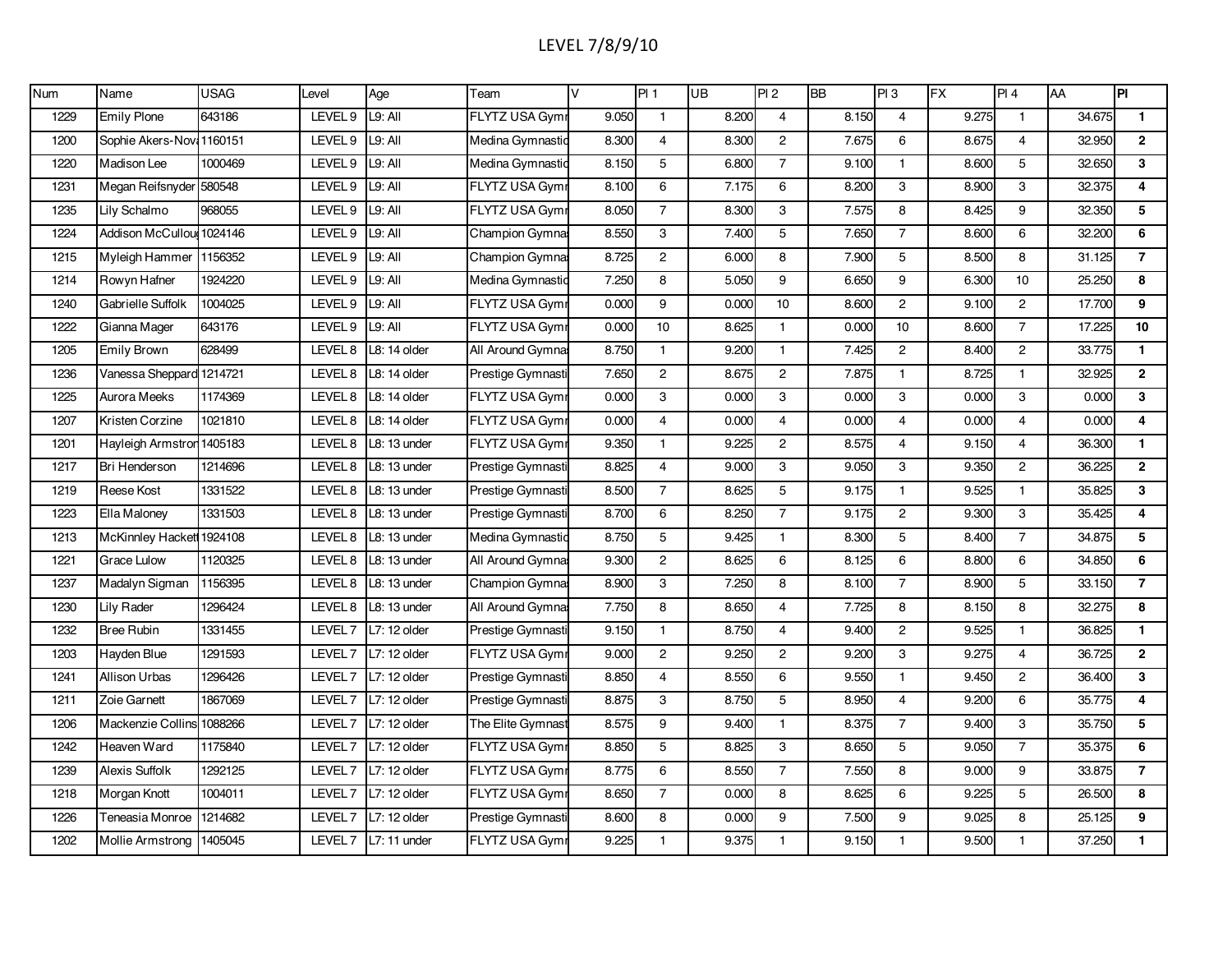# LEVEL 7/8/9/10

| 1209 | Anya Dzyubinsky 1473227    |         |                    | LEVEL $7$ L7: 11 under | The Elite Gymnast     | 8.750 | 3 | 9.200 | 8.900 |   | 8.675 |   | 35.525 |    |
|------|----------------------------|---------|--------------------|------------------------|-----------------------|-------|---|-------|-------|---|-------|---|--------|----|
| 1210 | <b>Bella Ewert</b>         | 1156414 |                    | LEVEL 7   L7: 11 under | Champion Gymna:       | 8.775 | ◠ | 7.800 | 8.825 |   | 8.575 |   | 33.975 |    |
| 1204 | Kailee Brandenburo 1022297 |         |                    | LEVEL 7   L7: 11 under | The Elite Gymnast     | 8.700 |   | 0.000 | 8.900 | З | 9.225 | C | 26.825 |    |
| 1227 | <b>Bailee Norris</b>       | 1004041 | LEVEL 10 IL10: All |                        | <b>FLYTZ USA Gymr</b> | 9.200 | ົ | 8.750 | 8.550 |   | 8.800 |   | 35.300 |    |
| 1212 | Mary Green                 | 580518  | LEVEL 10 L10: All  |                        | <b>FLYTZ USA Gymr</b> | 9.450 |   | 7.350 | 8.600 | 3 | 9.225 |   | 34.625 | o. |
| 1233 | Molly Sabin                | 968053  | LEVEL 10 L10: All  |                        | <b>FLYTZ USA Gymr</b> | 8.200 |   | 8.200 | 8.725 |   | 9.225 |   | 34.350 |    |
| 1243 | Paige Yu                   | 572542  | LEVEL 10 L10: All  |                        | Medina Gymnastid      | 9.200 | 3 | 7.700 | 8.825 |   | 8.075 |   | 33.800 |    |
| 1234 | Olivia Sabin               | 968051  | LEVEL 10 L10: All  |                        | <b>FLYTZ USA Gymr</b> | 0.000 |   | 6.850 | 0.000 |   | 0.000 |   | 6.850  |    |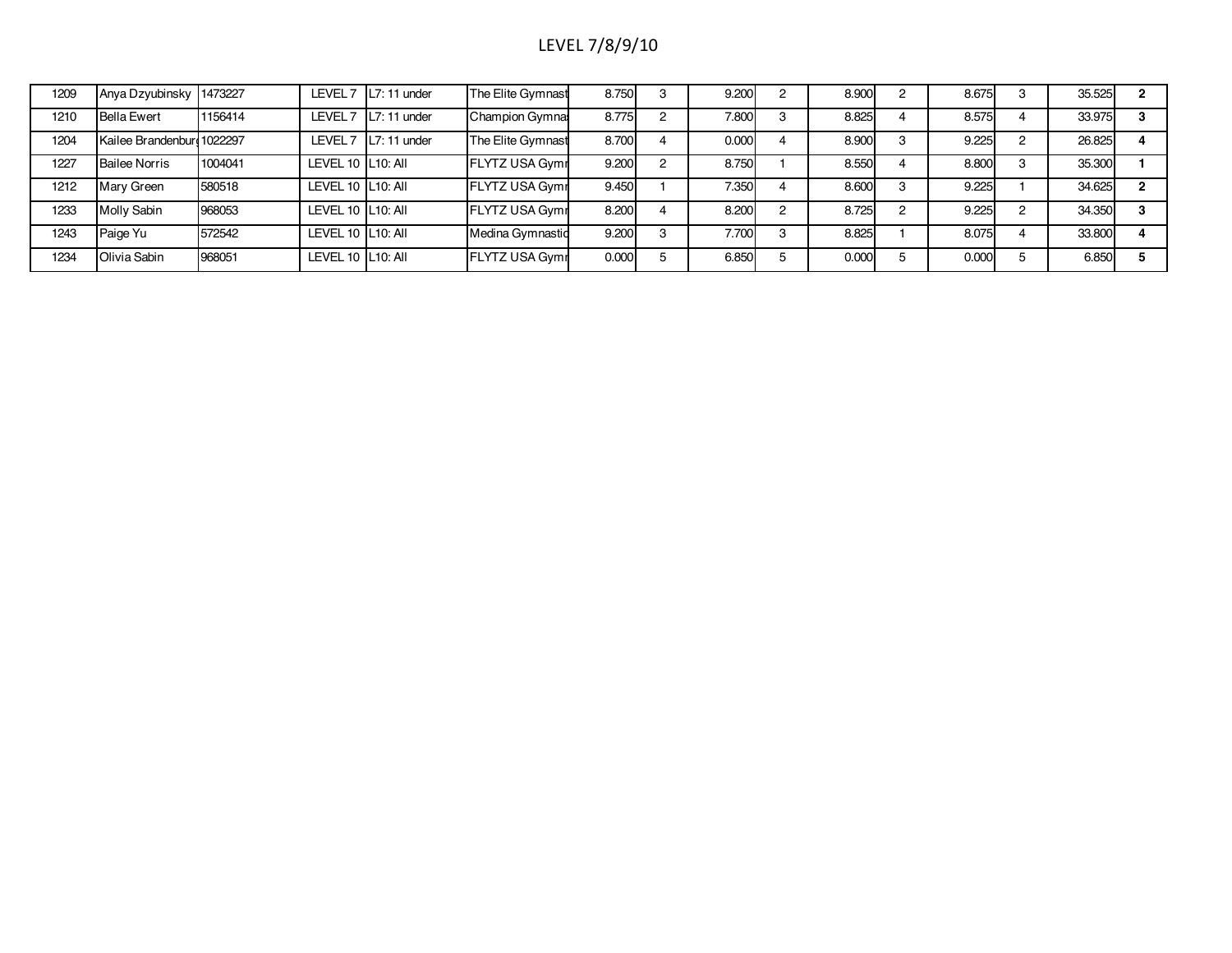|                    |                         |        |      | ιU      |       |        |      |        |      |         |
|--------------------|-------------------------|--------|------|---------|-------|--------|------|--------|------|---------|
| <b>Feam</b>        | Sub Team                |        | ום : |         | פ ום: |        | פ ום |        | PI 4 | otal    |
|                    | YTZ USA Gymnastics      | 27.075 |      | 27.450  |       | 27,000 |      | 28.000 |      | 109.525 |
| restige Gymnastics |                         | 26.875 |      | 26.050. |       | 27,900 |      | 28 175 |      | 109.000 |
|                    | The Elite Gvmnastics Ac | 26.025 |      | 18.600  |       | 26.175 |      | 27.300 |      | 98.100  |
|                    | Champion Gymnastics &   |        |      | .800    |       | ו הח   |      | .575   |      | 33.975  |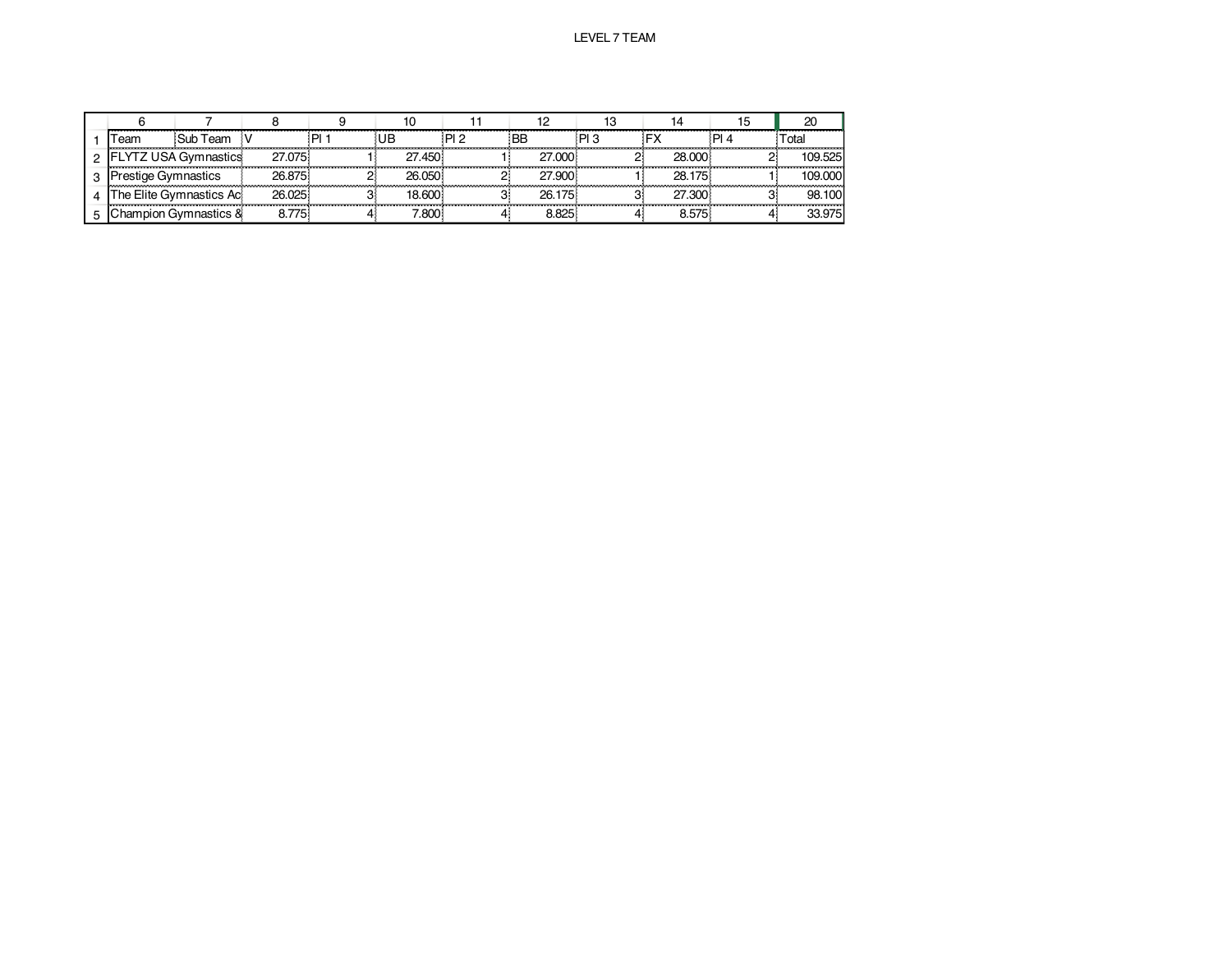|    | Геаm              | Sub Team                |          |        | PI 2 | 'BB               |         | ™otal   |
|----|-------------------|-------------------------|----------|--------|------|-------------------|---------|---------|
|    | estige Gymnastics |                         | 26.025   | 26.300 |      | 27.400            | 28 175  | 107.900 |
| C. |                   | All Around Gymnastics A | 25,800   | 26 475 |      | 23 275            | 25,350  | 100.900 |
|    |                   | LYTZ USA Gymnastics     | 9.350    | 9 225. |      | 8.575             | 9.150   | 36.300  |
|    |                   | 1edina Gvmnastics Acar  | 8.750    | 9425.  |      | 8.30C             | 8.400.  | 34 875  |
|    |                   | hampion Gymnastics &    | $2900 -$ | .250   |      | $\sim$ 100 $\sim$ | 3.900 · | 33.150  |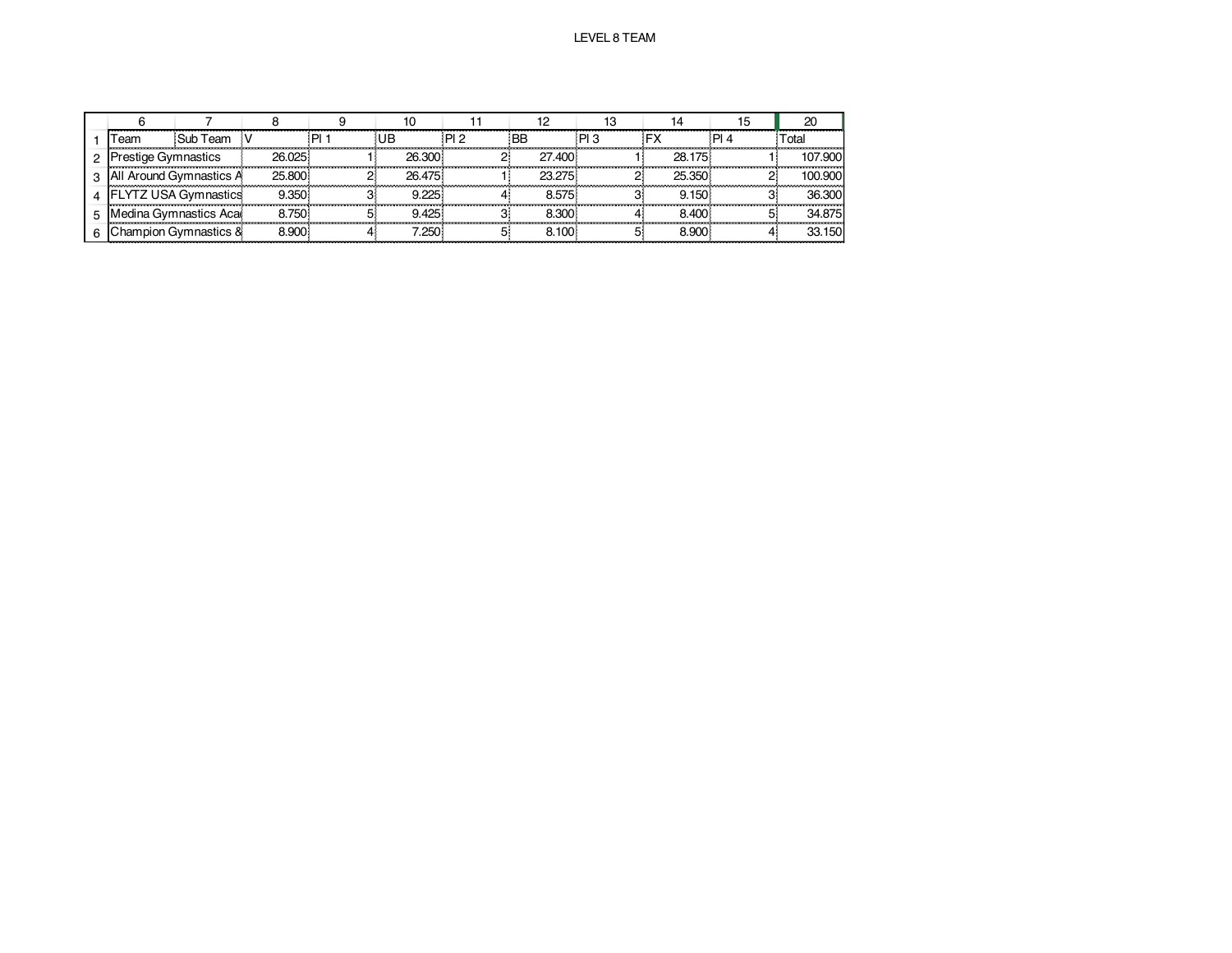| ' eam                 | Sub Team              |        |        | ים ום | BE     | PI 3 |         | ום : | <sup>-</sup> otal |
|-----------------------|-----------------------|--------|--------|-------|--------|------|---------|------|-------------------|
|                       | YTZ USA Gymnastics    | 25.200 | 25.125 |       | 24.950 |      | 27 275. |      | 102.550           |
| Medina Gymnastics Aca |                       | 23.700 | 20.150 |       | 23.425 |      | 23 575  |      | 90.850            |
|                       | `hampion Gymnastics & | .275   | .400   |       |        |      | $100 -$ |      | 63.325            |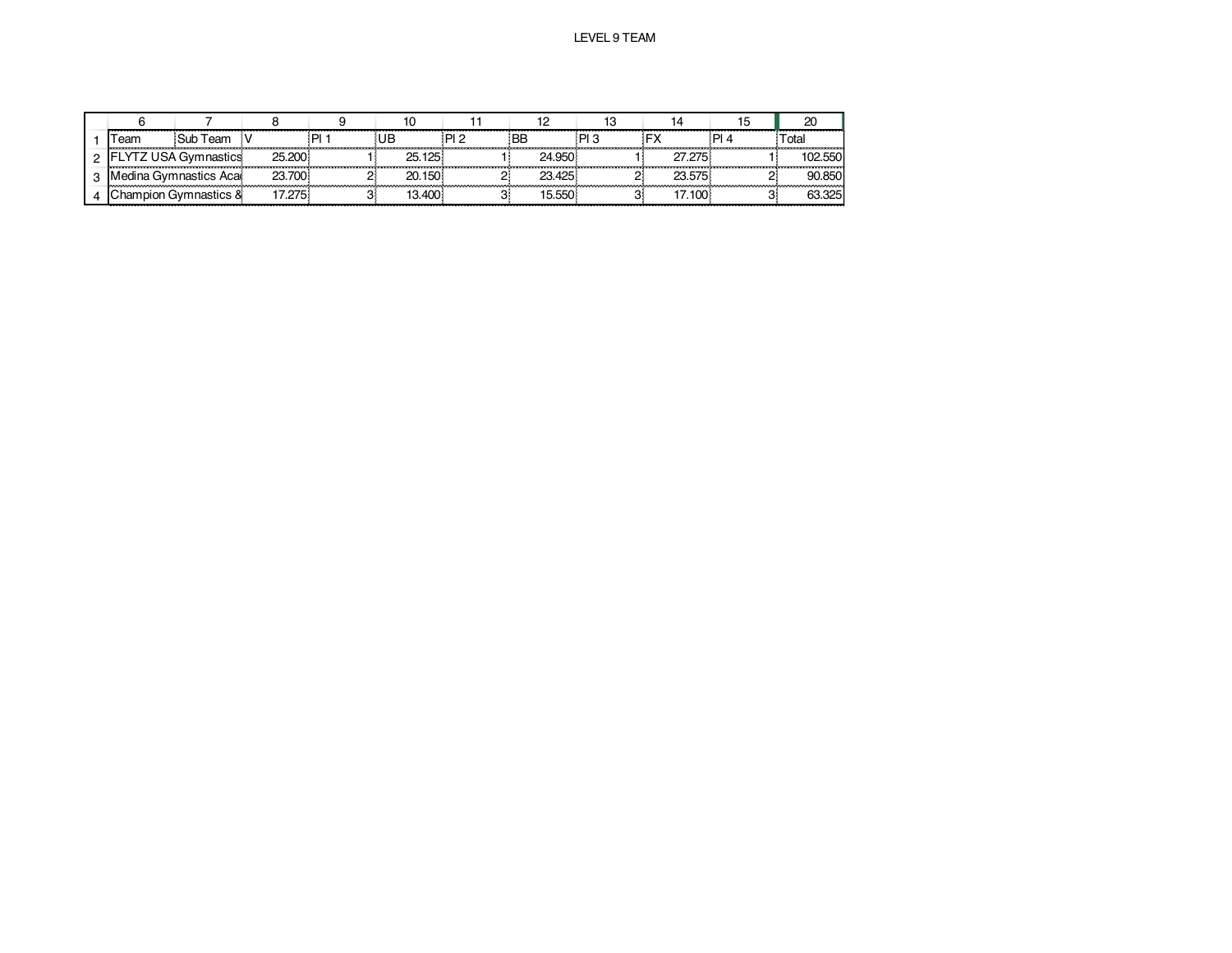|                                  |          |                   |      |        |        |           |     |        |     | ∠∪            |
|----------------------------------|----------|-------------------|------|--------|--------|-----------|-----|--------|-----|---------------|
| eam                              | Sub Team |                   | ום : | UB     | - PI 2 | <b>BB</b> | PI3 |        | PIA | Total         |
| <b>FLYTZ USA Gymnastics</b><br>. |          | 26.850            |      | 24.300 |        | 25.875    |     | 27.250 |     | 104.2751<br>. |
| Medina Gymnastics Aca            |          | .200 <sub>1</sub> |      | .700   |        | 8.825     |     | 8.075  |     | 33.800        |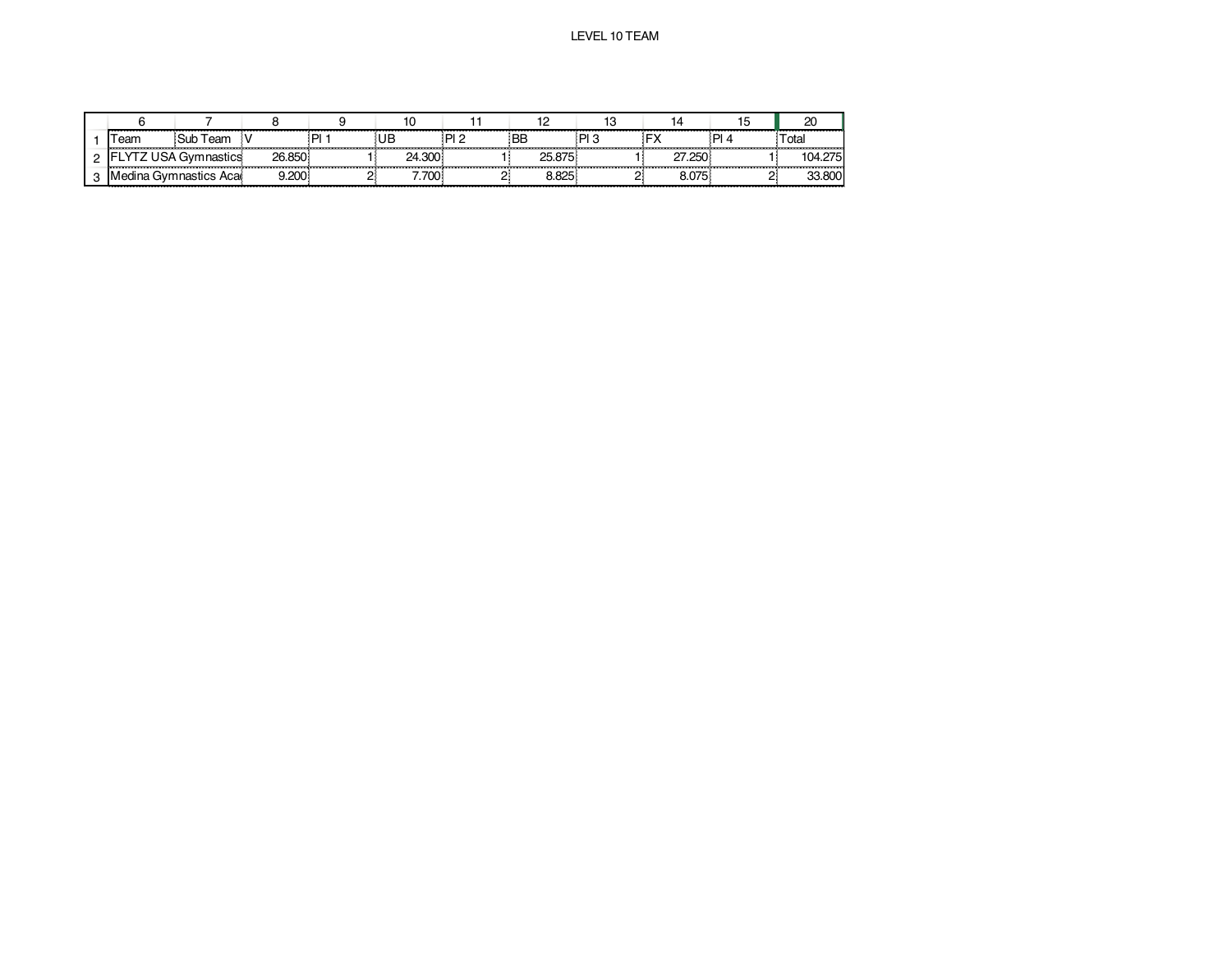| Num  | Name                     | <b>USAG</b> | Level              | Age          | Team                 | $\vee$ | PI 1            | UB    | PI <sub>2</sub>         | <b>BB</b> | PI3             | FX    | PI4             | AA     | PI             |
|------|--------------------------|-------------|--------------------|--------------|----------------------|--------|-----------------|-------|-------------------------|-----------|-----------------|-------|-----------------|--------|----------------|
| 1309 | Eliza Brdarski           | 1923569     | LEVEL <sub>3</sub> | L3:9         | FLYTZ USA Gym        | 9.275  | $\mathbf{1}$    | 9.250 | $\overline{4}$          | 9.100     | 3               | 9.200 | $\overline{2}$  | 36.825 | $\mathbf{1}$   |
| 1325 | Savannah Grant           | 2008241     | LEVEL <sub>3</sub> | L3:9         | Prestige Gymnast     | 9.150  | 3               | 8.875 | $\overline{7}$          | 9.175     | $\overline{2}$  | 9.275 | $\overline{1}$  | 36.475 | $\overline{2}$ |
| 1322 | <b>Wynter Gibson</b>     | 2010970     | LEVEL <sub>3</sub> | L3:9         | Prestige Gymnast     | 9.200  | $\overline{c}$  | 9.325 | $\overline{2}$          | 8.875     | $5\phantom{.0}$ | 9.000 | 6               | 36.400 | 3              |
| 1363 | Nevaeh Torain            | 2025117     | LEVEL <sub>3</sub> | L3:9         | Prestige Gymnasti    | 9.050  | $\mathbf 5$     | 8.825 | 9                       | 9.050     | $\overline{4}$  | 9.175 | 3               | 36.100 | 4              |
| 1315 | Sofia Colon              | 1971939     | LEVEL 3            | L3:9         | X-treme Gymnast      | 9.000  | 8               | 9.500 | $\mathbf{1}$            | 8.500     | 9               | 9.050 | 5               | 36.050 | $\sqrt{5}$     |
| 1326 | Sparrow Gray             | 1923320     | LEVEL <sub>3</sub> | L3:9         | FLYTZ USA Gym        | 9.125  | $\overline{4}$  | 8.900 | 6                       | 8.550     | $\overline{8}$  | 9.175 | $\overline{4}$  | 35.750 | $6\phantom{a}$ |
| 1337 | Aubrianna Kinsner        | 1582874     | LEVEL <sub>3</sub> | L3:9         | X-treme Gymnast      | 8.725  | 9               | 9.275 | 3                       | 8.425     | 10              | 8.650 | 9               | 35.075 | $\overline{7}$ |
| 1355 | Damianis Reyes           | 1584340     | LEVEL 3            | L3:9         | X-treme Gymnast      | 9.025  | 6               | 8.625 | 11                      | 8.800     | $\overline{7}$  | 8.550 | 10              | 35.000 | 8              |
| 1311 | Lila Bumbarger           | 2008516     | LEVEL <sub>3</sub> | L3:9         | Prestige Gymnast     | 8.350  | 11              | 8.675 | 10                      | 8.850     | 6               | 8.850 | $\overline{7}$  | 34.725 | 9              |
| 1344 | <b>Tenleigh Medcalf</b>  | 1923401     | LEVEL <sub>3</sub> | L3:9         | FLYTZ USA Gym        | 7.400  | 14              | 9.175 | 5                       | 9.200     | $\mathbf{1}$    | 8.800 | 8               | 34.575 | 10             |
| 1300 | <b>Madison Anderson</b>  | 1984718     | LEVEL 3            | L3:9         | FLYTZ USA Gym        | 9.025  | $\overline{7}$  | 8.250 | 13                      | 7.850     | 12              | 8.450 | 11              | 33.575 | 11             |
| 1329 | Ella Haehlen             | 1984189     | LEVEL <sub>3</sub> | L3:9         | FLYTZ USA Gym        | 8.425  | 10              | 8.350 | 12                      | 7.950     | 11              | 8.350 | $\overline{12}$ | 33.075 | 12             |
| 1305 | Mila Benne               | 1988292     | LEVEL <sub>3</sub> | L3:9         | FLYTZ USA Gym        | 8.000  | 13              | 8.850 | 8                       | 7.200     | 14              | 8.025 | 13              | 32.075 | 13             |
| 1351 | Lexi Polisena            | 2013139     | LEVEL 3            | L3:9         | Prestige Gymnast     | 8.100  | 12              | 7.800 | 14                      | 7.700     | 13              | 7.500 | 14              | 31.100 | 14             |
| 1341 | Sophia Mager             | 1922286     | LEVEL 3            | L3:8         | FLYTZ USA Gym        | 9.250  | $\mathbf{1}$    | 9.100 | 5                       | 8.900     | $\overline{7}$  | 9.100 | $\overline{c}$  | 36.350 | $\mathbf{1}$   |
| 1303 | Maddie Banc              | 2008440     | LEVEL <sub>3</sub> | L3:8         | Prestige Gymnasti    | 9.175  | 3               | 9.450 | $\mathbf{1}$            | 9.325     | $\overline{2}$  | 8.150 | 15              | 36.100 | $\mathbf{2}$   |
| 1312 | Alissa Caunter           | 2020845     | LEVEL 3            | L3:8         | Prestige Gymnast     | 8.800  | 9               | 8.800 | 9                       | 9.525     | $\mathbf{1}$    | 8.900 | 5               | 36.025 | 3              |
| 1335 | Hanna Kim                | 1563592     | LEVEL <sub>3</sub> | L3:8         | Prestige Gymnast     | 8.750  | $\overline{12}$ | 8.600 | 13                      | 9.300     | 3               | 9.350 | $\overline{1}$  | 36.000 | 4              |
| 1316 | Zoey Compton             | 2011803     | LEVEL <sub>3</sub> | L3:8         | Prestige Gymnasti    | 9.050  | 6               | 9.050 | $\overline{7}$          | 9.000     | 5               | 8.900 | 6               | 36.000 | 5              |
| 1360 | Madeline Tanko           | 2008101     | LEVEL 3            | L3:8         | Prestige Gymnast     | 9.100  | $\overline{4}$  | 8.675 | 11                      | 9.175     | $\overline{4}$  | 8.775 | 9               | 35.725 | 6              |
| 1361 | <b>Emily Tas</b>         | 2019434     | LEVEL <sub>3</sub> | L3:8         | Prestige Gymnast     | 9.100  | 5               | 9.200 | 3                       | 8.375     | 11              | 9.000 | 3               | 35.675 | $\overline{7}$ |
| 1319 | Nadia DeGraffinre        | 1922700     | LEVEL <sub>3</sub> | L3:8         | FLYTZ USA Gym        | 8.700  | 14              | 9.075 | 6                       | 8.900     | 8               | 8.625 | 11              | 35.300 | 8              |
| 1359 | Adelyn Tabler            | 1987543     | LEVEL 3            | L3:8         | Capitol City Athleti | 8.725  | 13              | 8.900 | 8                       | 8.750     | 10              | 8.800 | $\overline{7}$  | 35.175 | 9              |
| 1364 | <b>Audrey Ucker</b>      | 1923817     | LEVEL <sub>3</sub> | L3:8         | <b>FLYTZ USA Gym</b> | 9.250  | $\overline{c}$  | 9.350 | $\mathbf{2}$            | 8.225     | 14              | 8.275 | 12              | 35.100 | 10             |
| 1349 | <b>Mazie Perkins</b>     | 1918595     | LEVEL <sub>3</sub> | L3:8         | Capitol City Athleti | 8.800  | 10              | 9.150 | $\overline{4}$          | 8.950     | 6               | 8.200 | 14              | 35.100 | 11             |
| 1327 | Julia Griffith           | 1992685     | LEVEL 3            | L3:8         | FLYTZ USA Gym        | 8.600  | 15              | 8.750 | 10                      | 8.850     | 9               | 8.800 | 8               | 35.000 | 12             |
| 1334 | JoJo Horvath             | 1564573     | LEVEL <sub>3</sub> | L3:8         | X-treme Gymnast      | 8.900  | $\overline{7}$  | 8.650 | 12                      | 8.125     | 15              | 8.650 | 10              | 34.325 | 13             |
| 1301 | Rayne Andrea             | 1992883     | LEVEL <sub>3</sub> | L3:8         | FLYTZ USA Gym        | 8.850  | 8               | 7.000 | 16                      | 8.325     | 12              | 9.000 | $\overline{4}$  | 33.175 | 14             |
| 1320 | Anna DeSapri             | 1566265     | LEVEL 3            | L3:8         | X-treme Gymnast      | 8.500  | 16              | 7.150 | 14                      | 8.300     | 13              | 8.250 | 13              | 32.200 | 15             |
| 1350 | Chloe Pettipiece         | 2001465     | LEVEL <sub>3</sub> | L3:8         | <b>FLYTZ USA Gym</b> | 8.800  | 11              | 7.050 | 15                      | 7.750     | 16              | 8.000 | 16              | 31.600 | 16             |
| 1323 | Natalie Glenn            | 1922858     | LEVEL <sub>3</sub> | L3: 7 under  | FLYTZ USA Gym        | 9.400  | $\mathbf{1}$    | 9.325 | $\mathbf{1}$            | 9.025     | $\mathbf{1}$    | 8.825 | $\overline{2}$  | 36.575 | $\mathbf{1}$   |
| 1314 | Amelia Coger             | 1871444     | LEVEL <sub>3</sub> | L3: 7 under  | Capitol City Athleti | 9.250  | $\overline{c}$  | 8.850 | $\overline{4}$          | 8.700     | 3               | 9.000 | $\mathbf{1}$    | 35.800 | $\overline{2}$ |
| 1310 | Izabella Brdarski        | 1984488     | LEVEL 3            | L3: 7 under  | <b>FLYTZ USA Gym</b> | 8.450  | $\overline{7}$  | 8.700 | 6                       | 8.700     | $\overline{4}$  | 8.475 | 6               | 34.325 | $\mathbf 3$    |
| 1340 | Carsyn Maag              | 1879854     | LEVEL <sub>3</sub> | L3: 7 under  | Capitol City Athleti | 8.300  | 8               | 8.450 | 9                       | 8.800     | 2               | 8.725 | 3               | 34.275 | 4              |
| 1333 | Kailyn Harsey            | 1989241     | LEVEL <sub>3</sub> | L3: 7 under  | <b>FLYTZ USA Gym</b> | 8.550  | 5               | 9.300 | $\mathbf{2}$            | 7.750     | 8               | 8.650 | 5               | 34.250 | $\sqrt{5}$     |
| 1365 | Olivia Wesley            | 2001550     | LEVEL 3            | L3: 7 under  | FLYTZ USA Gym        | 9.075  | 3               | 8.675 | 8                       | 8.150     | 5               | 8.250 | 8               | 34.150 | $6\phantom{a}$ |
| 1342 | Sophie McMillen          | 1985793     | LEVEL <sub>3</sub> | L3: 7 under  | FLYTZ USA Gym        | 8.850  | $\overline{4}$  | 8.700 | $\overline{7}$          | 7.600     | 9               | 8.675 | $\overline{4}$  | 33.825 | $\overline{7}$ |
| 1343 | <b>Averie Medcalf</b>    | 2000741     | LEVEL <sub>3</sub> | L3: 7 under  | FLYTZ USA Gym        | 8.500  | 6               | 8.800 | $5\phantom{.0}$         | 7.900     | $\overline{7}$  | 8.300 | $\overline{7}$  | 33.500 | 8              |
| 1304 | Kayla Benne              | 1988300     | LEVEL 3            | L3: 7 under  | FLYTZ USA Gym        | 8.000  | 9               | 8.900 | 3                       | 7.925     | 6               | 7.250 | 9               | 32.075 | 9              |
| 1353 | Alani Relaford           | 1774945     | LEVEL <sub>3</sub> | L3: 10 older | X-treme Gymnasti     | 9.400  | $\mathbf{1}$    | 9.250 | $\overline{\mathbf{c}}$ | 9.375     | $\overline{2}$  | 9.550 | $\mathbf{1}$    | 37.575 | $\mathbf{1}$   |
| 1336 | Yuna Kim                 | 1496484     | LEVEL 3            | L3: 10 older | Prestige Gymnast     | 9.050  | $\mathbf 3$     | 9.325 | $\mathbf{1}$            | 9.400     | $\mathbf{1}$    | 9.300 | $\overline{2}$  | 37.075 | $\overline{2}$ |
| 1318 | Elly DeGardeyn           | 1572046     | LEVEL 3            | L3: 10 older | X-treme Gymnast      | 8.800  | $\overline{4}$  | 9.050 | 3                       | 9.100     | 3               | 9.250 | 3               | 36.200 | 3              |
| 1339 | Gianna Levy              | 1923809     | LEVEL <sub>3</sub> | L3: 10 older | FLYTZ USA Gym        | 9.125  | $\overline{2}$  | 8.600 | 5                       | 9.025     | 5               | 9.125 | $\overline{4}$  | 35.875 | 4              |
| 1308 | Chevenne Bradley 1968905 |             | LEVEL 3            | L3: 10 older | X-treme Gymnasti     | 8.550  | 6               | 7.050 | 8                       | 8.025     | 8               | 8.400 | 5               | 32.025 | 5              |

# LEVEL 2/3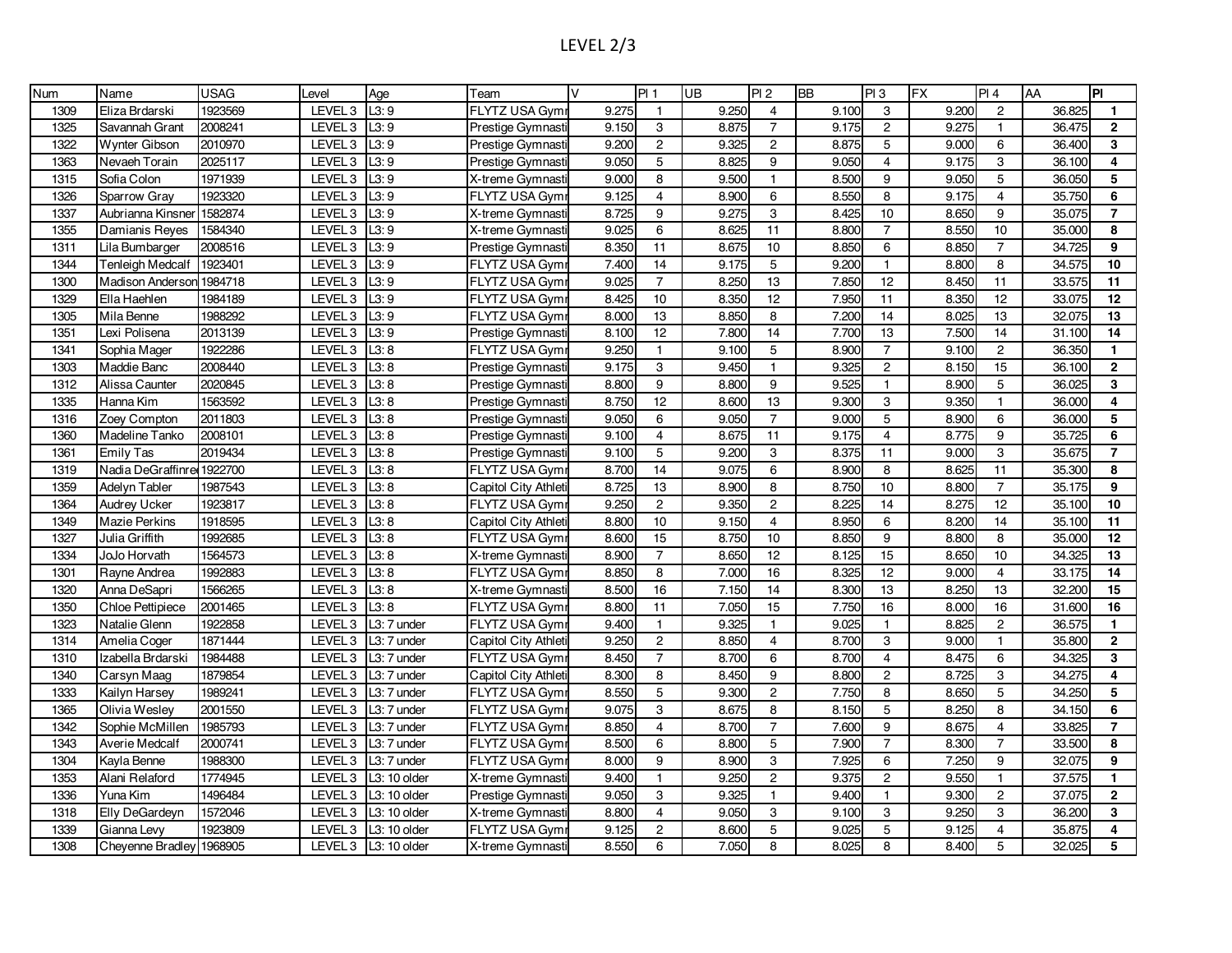# LEVEL 2/3

| 1324 | Maddie Grano             | 2011678 |         | LEVEL 3   L3: 10 older   | Prestige Gymnasti    | 8.200 | 8              | 7.450 |                | 8.450 |                 | 7.900 | 6  | 32.000 | 6              |
|------|--------------------------|---------|---------|--------------------------|----------------------|-------|----------------|-------|----------------|-------|-----------------|-------|----|--------|----------------|
| 1332 | Lorelei Harper           | 1580723 |         | LEVEL 3   L3: 10 older   | X-treme Gymnasti     | 8.550 |                | 8.750 | 4              | 9.050 |                 | 0.000 |    | 26.350 |                |
| 1997 | Georgia Simpson (1944466 |         | LEVEL 3 | $L3:10$ older            | X-treme Gymnasti     | 8.775 | 5              | 8.600 | 6              | 8.625 | 6               | 0.000 | 8  | 26.000 | 8              |
| 1362 | Lucia Tomaschek          | 1968774 |         | LEVEL $2$ $L2:9$ older   | X-treme Gymnasti     | 9.150 |                | 9.325 |                | 9.325 |                 | 9.000 | 2  | 36.800 |                |
| 1307 | <b>Addison Bradley</b>   | 1983062 | LEVEL 2 | $L2:9$ older             | X-treme Gymnasti     | 8.275 | 3              | 9.000 | $\overline{2}$ | 9.000 | $\overline{2}$  | 9.250 |    | 35.525 | $\mathbf{2}$   |
| 1352 | Jasleen Quinones         | 1964379 | LEVEL 2 | L <sub>2</sub> : 9 older | X-treme Gymnasti     | 8.550 | $\overline{2}$ | 8.700 | 3              | 8.825 | 3               | 8.750 | 3  | 34.825 | 3              |
| 1345 | Addison Mehozone 1921949 |         | LEVEL 2 | L <sub>2</sub> : 8 under | X-treme Gymnasti     | 8.550 | 10             | 9.450 |                | 9.550 |                 | 9.300 |    | 36.850 |                |
| 1358 | <b>Lily Russell</b>      | 1942798 | LEVEL 2 | L <sub>2</sub> : 8 under | X-treme Gymnasti     | 8.900 | $\overline{2}$ | 9.125 | 5              | 9.075 | 6               | 9.250 | 2  | 36.350 | $\overline{2}$ |
| 1331 | Kacy Hansen              | 1967513 | LEVEL 2 | L <sub>2</sub> : 8 under | X-treme Gymnasti     | 8.600 | 8              | 9.200 | 4              | 9.275 | 3               | 9.150 |    | 36.225 | 3              |
| 1330 | <b>Holland Haines</b>    | 1982997 | LEVEL 2 | L <sub>2</sub> : 8 under | X-treme Gymnasti     | 8.700 | 6              | 9.275 | $\overline{2}$ | 9.175 |                 | 9.050 | 6  | 36.200 | 4              |
| 1347 | Zoe Moore                | 1977579 | LEVEL 2 | L <sub>2</sub> : 8 under | X-treme Gymnasti     | 8.575 | 9              | 9.000 | 6              | 9.150 |                 | 9.175 | 3  | 35.900 | 5              |
| 1302 | Annaliese Bambic         | 1970580 |         | LEVEL 2   L2: 8 under    | X-treme Gymnasti     | 8.800 | 3              | 8.700 | 11             | 9.300 | 2               | 8.900 |    | 35.700 | 6              |
| 1354 | Mia Relaford             | 1938775 | LEVEL 2 | L <sub>2</sub> : 8 under | X-treme Gymnasti     | 9.000 |                | 8.750 | 10             | 8.775 | 11              | 9.075 | 5  | 35.600 |                |
| 1328 | Nina Guarnieri           | 1919192 | LEVEL 2 | L <sub>2</sub> : 8 under | Capitol City Athleti | 8.800 |                | 8.950 | 8              | 8.800 | 10              | 8.725 | 8  | 35.275 | 8              |
| 1306 | Dennah Bonham            | 1922278 |         | LEVEL 2   L2: 8 under    | X-treme Gymnasti     | 8.550 | 11             | 9.000 |                | 8.450 | 12 <sup>2</sup> | 8.725 | 9  | 34.725 | 9              |
| 1357 | June Roberts             | 1965604 | LEVEL 2 | L <sub>2</sub> : 8 under | X-treme Gymnasti     | 8.800 | 5              | 8.450 | 14             | 8.950 | 8               | 8.500 | 10 | 34.700 | 10             |
| 1348 | Arianna Pangrace         | 1965058 | LEVEL 2 | L <sub>2</sub> : 8 under | X-treme Gymnasti     | 8.300 | 13             | 9.225 | 3              | 8.900 | 9               | 8.125 | 13 | 34.550 | 11             |
| 1356 | <b>Ryian Rice</b>        | 1992824 | LEVEL 2 | $L2:8$ under             | Capitol City Athleti | 8.200 | 14             | 8.850 | 9              | 8.200 | 15              | 8.275 | 11 | 33.525 | 12             |
| 1321 | Harlem English           | 1999534 | LEVEL 2 | L <sub>2</sub> : 8 under | X-treme Gymnasti     | 8.350 | 12             | 7.900 | 16             | 9.000 |                 | 8.200 | 12 | 33.450 | 13             |
| 1317 | Monica Crawford          | 1988676 | LEVEL 2 | L <sub>2</sub> : 8 under | Capitol City Athleti | 8.650 |                | 8.050 | 15             | 8.325 | 13              | 7.875 | 14 | 32.900 | 14             |
| 1338 | Coco Krassow             | 2001864 | LEVEL 2 | L2: 8 under              | Capitol City Athleti | 8.050 | 15             | 8.700 | 12             | 8.300 | 14              | 7.650 | 15 | 32.700 | 15             |
| 1346 | <b>Allie Miller</b>      | 1997612 |         | LEVEL 2   L2: 8 under    | Capitol City Athleti | 8.000 | 16             | 8.700 | 13             | 7.850 | 16              | 7.500 | 16 | 32.050 | 16             |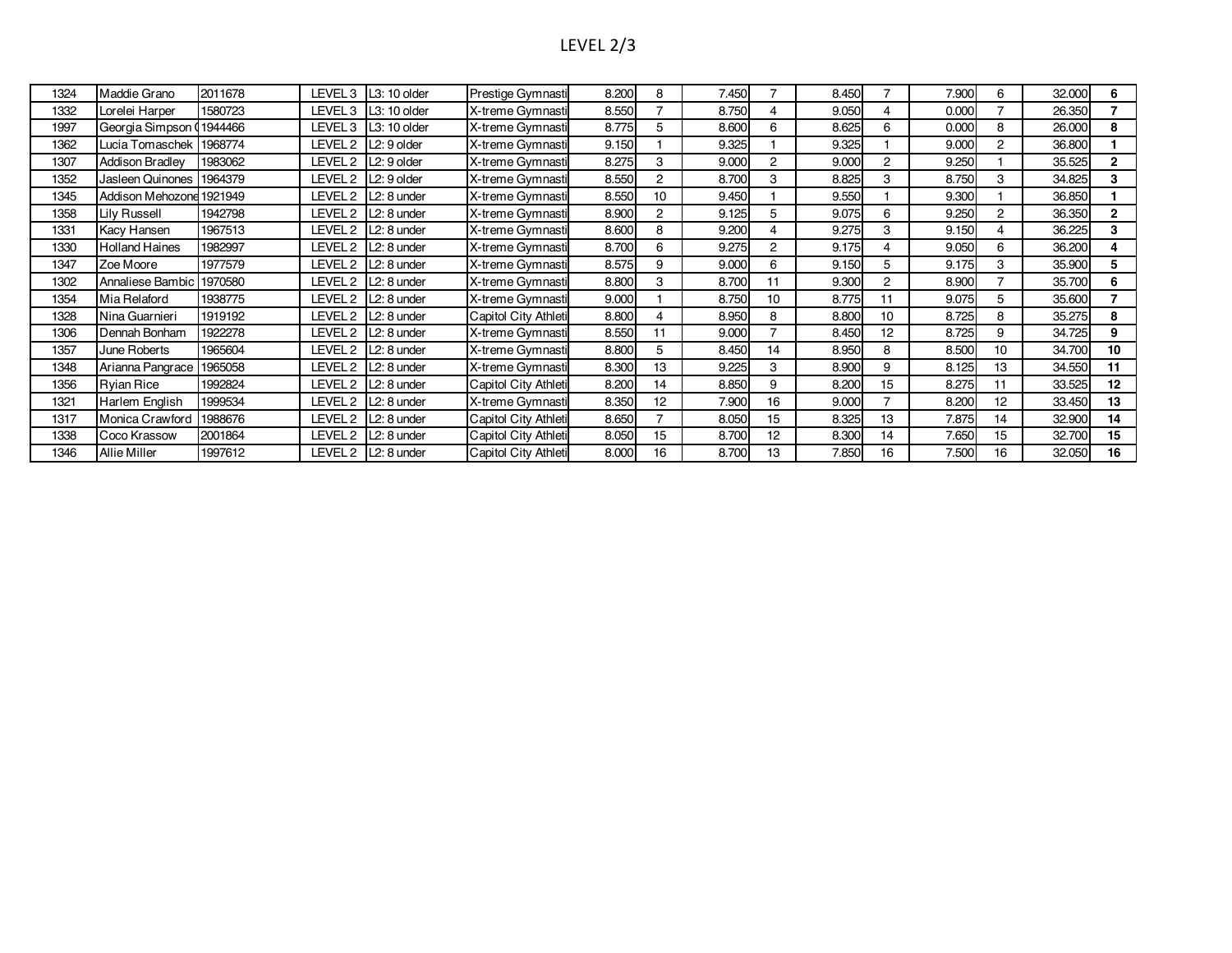|  |                               |          |                   |         |        |             |            |      |        |   | 20      |
|--|-------------------------------|----------|-------------------|---------|--------|-------------|------------|------|--------|---|---------|
|  | <b>Feam</b>                   | Sub Team | .                 | ום<br>. | UB     | י ום :<br>. | <b>BE</b>  | ף ום |        | D | Total   |
|  | X-treme Gymnastics            |          | <sup>~7.050</sup> |         | 28.050 |             | 28.175<br> | .    | 7.800  |   | .075    |
|  | <b>Capitol City Athletics</b> |          | 25.650            |         | 26.500 |             | 25.425     |      | 24.875 |   | 102.450 |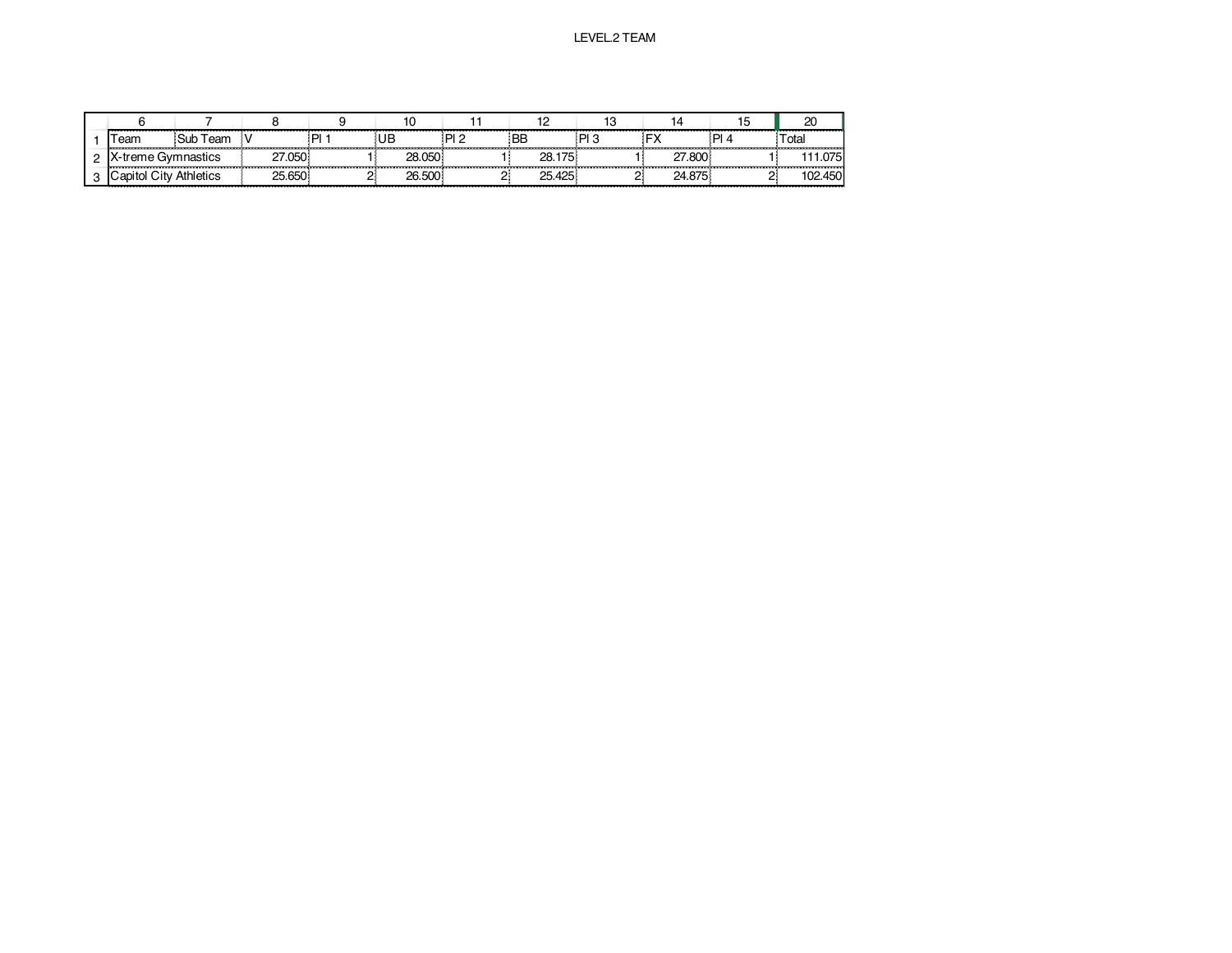|                   |                       |        |      |        |      |         |    |               |    | 20      |
|-------------------|-----------------------|--------|------|--------|------|---------|----|---------------|----|---------|
| eam               | Sub Team              |        | ום : |        | מ ום | ΒB      | וח |               | ום | ctal    |
| estige Gymnastics |                       | 27.525 |      | 28.100 |      | 28 250  |    | 27.925        |    | 111 800 |
| -treme Gymnastics |                       | 27.425 |      | 28.025 |      | 27 525. |    | 27.850        |    | 10825   |
|                   | USA Gymnastics        | 27.925 |      | 27.975 |      | 27.325  |    | 27.500        |    | 10.725  |
|                   | <b>City Athletics</b> | 775    |      | 26 QNN |      |         |    | <b>26 525</b> |    | 106.700 |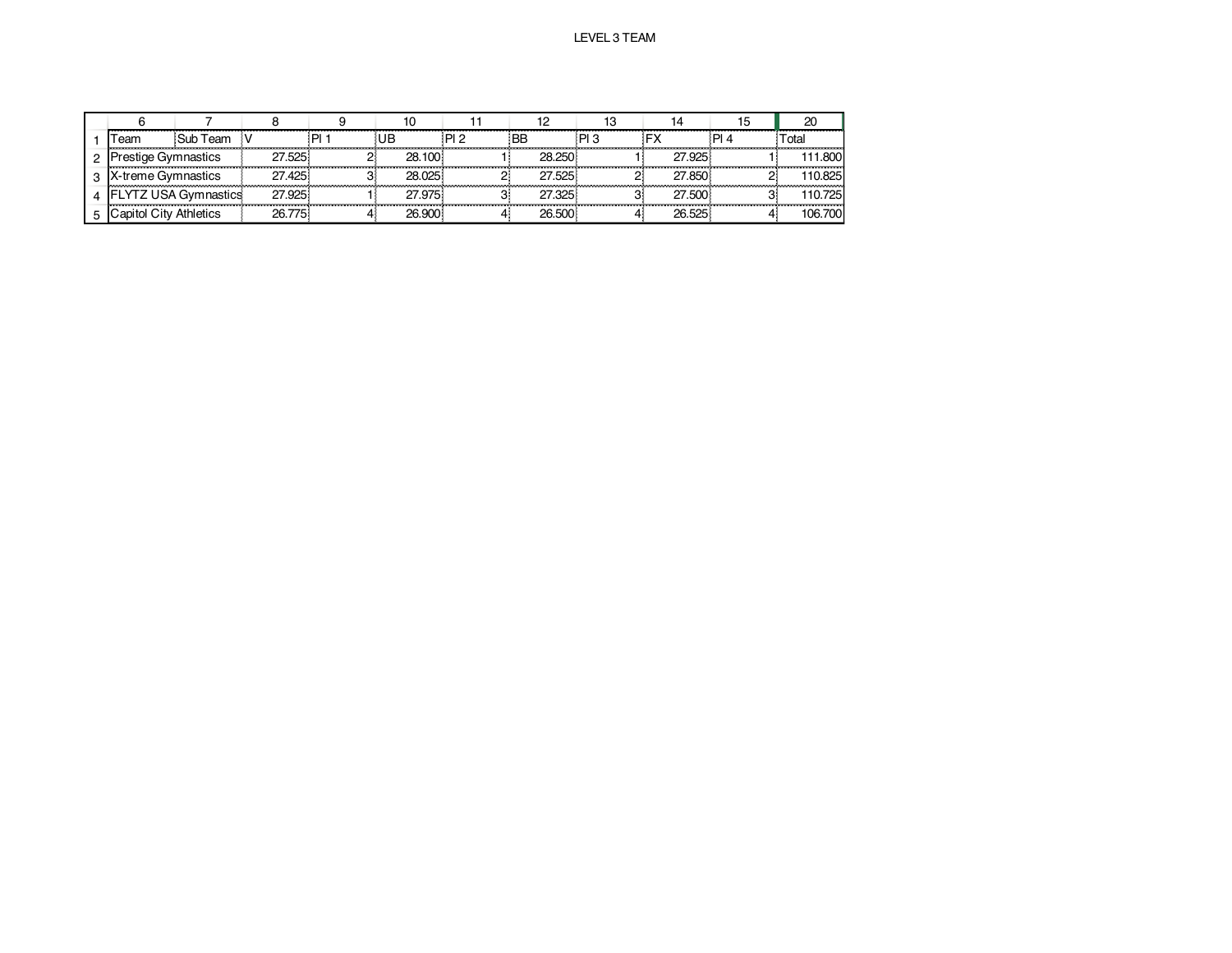### XCEL PLATINUM/DIAMOND

| <b>Num</b> | Name                       | <b>USAG</b> | Level | Age                                         | Team                  | $\vee$ | PI 1           | $\overline{UB}$ | PI2            | <b>BB</b> | PI3            | <b>FX</b> | PI 4           | AA     | PI             |
|------------|----------------------------|-------------|-------|---------------------------------------------|-----------------------|--------|----------------|-----------------|----------------|-----------|----------------|-----------|----------------|--------|----------------|
| 1400       | Kiley Arrendale            | 1576345     |       | PLATINUM PLATINUM: 15 old FLYTZ USA Gymr    |                       | 9.050  | $\mathbf{2}$   | 9.225           | $\mathbf{1}$   | 8.600     | 5              | 9.025     | 3              | 35.900 | $\mathbf{1}$   |
| 1408       | Maddy Burgoyne             | 960041      |       | PLATINUM PLATINUM: 15 old West Side Gymna   |                       | 9.025  | 3              | 8.600           | $\mathbf{2}$   | 8.950     | $\mathbf{1}$   | 8.900     | 5              | 35.475 | $\overline{2}$ |
| 1410       | Clara Carrocce             | 1933313     |       | PLATINUM PLATINUM: 15 old Ohio Gymnastics   |                       | 8.900  | 5              | 8.150           | 5              | 8.850     | $\overline{2}$ | 9.100     | $\overline{2}$ | 35.000 | 3              |
| 1449       | Sophia Stolarik            | 1396171     |       | PLATINUM PLATINUM: 15 old All Around Gymna: |                       | 8.900  | 6              | 8.000           | $\overline{7}$ | 8.650     | $\overline{4}$ | 9.125     | $\mathbf{1}$   | 34.675 | 4              |
| 1446       | Sydnee Sherman             | 935818      |       | PLATINUM PLATINUM: 15 old FLYTZ USA Gymr    |                       | 9.000  | 4              | 7.600           | 8              | 8.800     | 3              | 8.950     | $\overline{4}$ | 34.350 | 5              |
| 1453       | Ella Whitticar             | 1022703     |       | PLATINUM PLATINUM: 15 old Prestige Gymnasti |                       | 9.150  | $\mathbf{1}$   | 8.250           | 3              | 7.650     | 8              | 8.775     | 6              | 33.825 | 6              |
| 1418       | Gwen Evanoff               | 1941675     |       | PLATINUM PLATINUM: 15 old Ohio Gymnastics   |                       | 8.250  | 9              | 8.200           | $\overline{4}$ | 8.525     | 6              | 8.375     | 8              | 33.350 | $\overline{7}$ |
| 1448       | Rhiannon St. John 1151731  |             |       | PLATINUM PLATINUM: 15 old Ohio Gymnastics   |                       | 8.575  | $\overline{7}$ | 8.150           | 6              | 8.000     | $\overline{7}$ | 8.600     | $\overline{7}$ | 33.325 | 8              |
| 1996       | Ellayna Meloy              | 2001896     |       | PLATINUM PLATINUM: 15 old Ohio Gymnastics   |                       | 8.500  | 8              | 6.450           | 9              | 7.400     | 9              | 7.900     | 10             | 30.250 | 9              |
| 1414       | Angelena Cudo              | 1573940     |       | PLATINUM PLATINUM: 15 old All Around Gymnas |                       | 0.000  | 10             | 0.000           | 10             | 0.000     | 10             | 8.250     | 9              | 8.250  | 10             |
| 1419       | <b>Maris Fedak</b>         | 1173602     |       | PLATINUM PLATINUM: 14                       | <b>FLYTZ USA Gymr</b> | 9.175  | $\mathbf{1}$   | 9.175           | 2              | 8.300     | $\overline{4}$ | 9.300     | $\mathbf{1}$   | 35.950 | $\mathbf{1}$   |
| 1404       | <b>Hailey Benoit</b>       | 1004036     |       | PLATINUM PLATINUM: 14                       | <b>FLYTZ USA Gymr</b> | 9.050  | 3              | 9.000           | 3              | 8.675     | $\mathbf{1}$   | 9.100     | $\overline{2}$ | 35.825 | $\overline{2}$ |
| 1412       | Ashlyn Cocklin             | 1406396     |       | PLATINUM PLATINUM: 14                       | Medina Gymnastic      | 8.800  | 5              | 9.200           | $\mathbf{1}$   | 8.300     | 5              | 8.700     | $\overline{7}$ | 35.000 | 3              |
| 1416       | Ava DiGiacomo              | 1291573     |       | PLATINUM PLATINUM: 14                       | FLYTZ USA Gymr        | 9.100  | $\mathbf{2}$   | 8.350           | $\overline{4}$ | 8.575     | $\mathbf{2}$   | 8.775     | 6              | 34.800 | 4              |
| 1415       | Samantha Davis             | 1937344     |       | PLATINUM PLATINUM: 14                       | Ohio Gymnastics       | 8.625  | 6              | 8.000           | 5              | 8.550     | 3              | 8.900     | 4              | 34.075 | 5              |
| 1431       | Claire McAfee              | 1406363     |       | PLATINUM PLATINUM: 14                       | Medina Gymnastic      | 9.000  | $\overline{4}$ | 7.450           | $\overline{7}$ | 7.850     | 6              | 9.025     | 3              | 33.325 | 6              |
| 1411       | Allie Cocklin              | 1406391     |       | PLATINUM PLATINUM: 14                       | Medina Gymnastic      | 8.600  | $\overline{7}$ | 7.675           | 6              | 7.850     | $\overline{7}$ | 8.800     | 5              | 32.925 | $\overline{7}$ |
| 1422       | Ella Gordon                | 1331496     |       | PLATINUM PLATINUM: 13                       | Prestige Gymnasti     | 9.000  | $\overline{2}$ | 9.000           | $\mathbf{1}$   | 9.200     | $\overline{2}$ | 8.800     | 5              | 36.000 | $\mathbf{1}$   |
| 1407       | Ali Brzuski                | 1404847     |       | PLATINUM PLATINUM: 13                       | <b>FLYTZ USA Gymr</b> | 9.125  | $\mathbf{1}$   | 8.350           | $\overline{2}$ | 9.000     | $\overline{4}$ | 9.000     | $\overline{2}$ | 35.475 | $\overline{2}$ |
| 1435       | <b>Emily Noga</b>          | 1296422     |       | PLATINUM PLATINUM: 13                       | All Around Gymna:     | 8.675  | $\overline{4}$ | 8.225           | $\overline{4}$ | 9.075     | 3              | 8.950     | 3              | 34.925 | $\mathbf{3}$   |
| 1451       | Mackenzie Thoma 1451406    |             |       | PLATINUM PLATINUM: 13                       | All Around Gymna      | 8.725  | 3              | 8.300           | 3              | 8.250     | 6              | 9.025     | $\mathbf{1}$   | 34.300 | 4              |
| 1401       | Izzy Barnhart              | 1399325     |       | PLATINUM PLATINUM: 13                       | Champion Gymna:       | 8.550  | $\overline{7}$ | 7.800           | 5              | 9.450     | $\mathbf{1}$   | 8.250     | $\overline{7}$ | 34.050 | 5              |
| 1432       | Sophia McGarrity           | 2001229     |       | PLATINUM PLATINUM: 13                       | Ohio Gymnastics       | 8.650  | 5              | 7.450           | 6              | 8.375     | 5              | 8.925     | $\overline{4}$ | 33.400 | 6              |
| 1443       | <b>Rhemmie Rollic</b>      | 1185486     |       | PLATINUM PLATINUM: 13                       | West Side Gymna:      | 8.600  | 6              | 6.800           | $\overline{7}$ | 7.150     | $\overline{7}$ | 8.500     | 6              | 31.050 | $\overline{7}$ |
| 1417       | Victoria Dzyubinsk 1473219 |             |       | PLATINUM PLATINUM: 12 un The Elite Gymnast  |                       | 8.850  | 5              | 9.450           | $\mathbf{1}$   | 9.025     | 3              | 8.950     | $\overline{4}$ | 36.275 | $\mathbf{1}$   |
| 1405       | Tessa Brandenburg 1459593  |             |       | PLATINUM PLATINUM: 12 un The Elite Gymnast  |                       | 9.025  | $\mathbf{1}$   | 9.000           | $\mathbf{2}$   | 8.800     | 5              | 9.050     | $\overline{2}$ | 35.875 | $\overline{2}$ |
| 1428       | Alina Liao                 | 1451369     |       | PLATINUM PLATINUM: 12 un Prestige Gymnasti  |                       | 9.000  | $\overline{2}$ | 8.350           | 5              | 9.100     | $\mathbf{1}$   | 9.200     | $\mathbf{1}$   | 35.650 | 3              |
| 1402       | Sanjana Bastola            | 1310620     |       | PLATINUM PLATINUM: 12 un Champion Gymna     |                       | 8.850  | 6              | 8.350           | 6              | 8.950     | 4              | 8.250     | 10             | 34.400 | 4              |
| 1444       | <b>Brooke Seifert</b>      | 1381962     |       | PLATINUM PLATINUM: 12 un All Around Gymna   |                       | 9.000  | 3              | 8.450           | $\overline{4}$ | 8.200     | 8              | 8.600     | $\overline{7}$ | 34.250 | 5              |
| 1426       | <b>Hailey Hunter</b>       | 1450004     |       | PLATINUM PLATINUM: 12 un Prestige Gymnasti  |                       | 8.850  | $\overline{7}$ | 7.600           | $\overline{7}$ | 8.200     | 9              | 9.050     | 3              | 33.700 | 6              |
| 1423       | Bayleigh Hartge            | 1156379     |       | PLATINUM PLATINUM: 12 un Champion Gymnas    |                       | 8.850  | 8              | 7.200           | 9              | 9.050     | $\overline{2}$ | 8.500     | 8              | 33.600 | $\overline{7}$ |
| 1445       | <b>Taylor Sewell</b>       | 2006962     |       | PLATINUM PLATINUM: 12 un Ohio Gymnastics    |                       | 8.700  | 9              | 7.200           | 10             | 8.700     | 6              | 8.950     | 5              | 33.550 | 8              |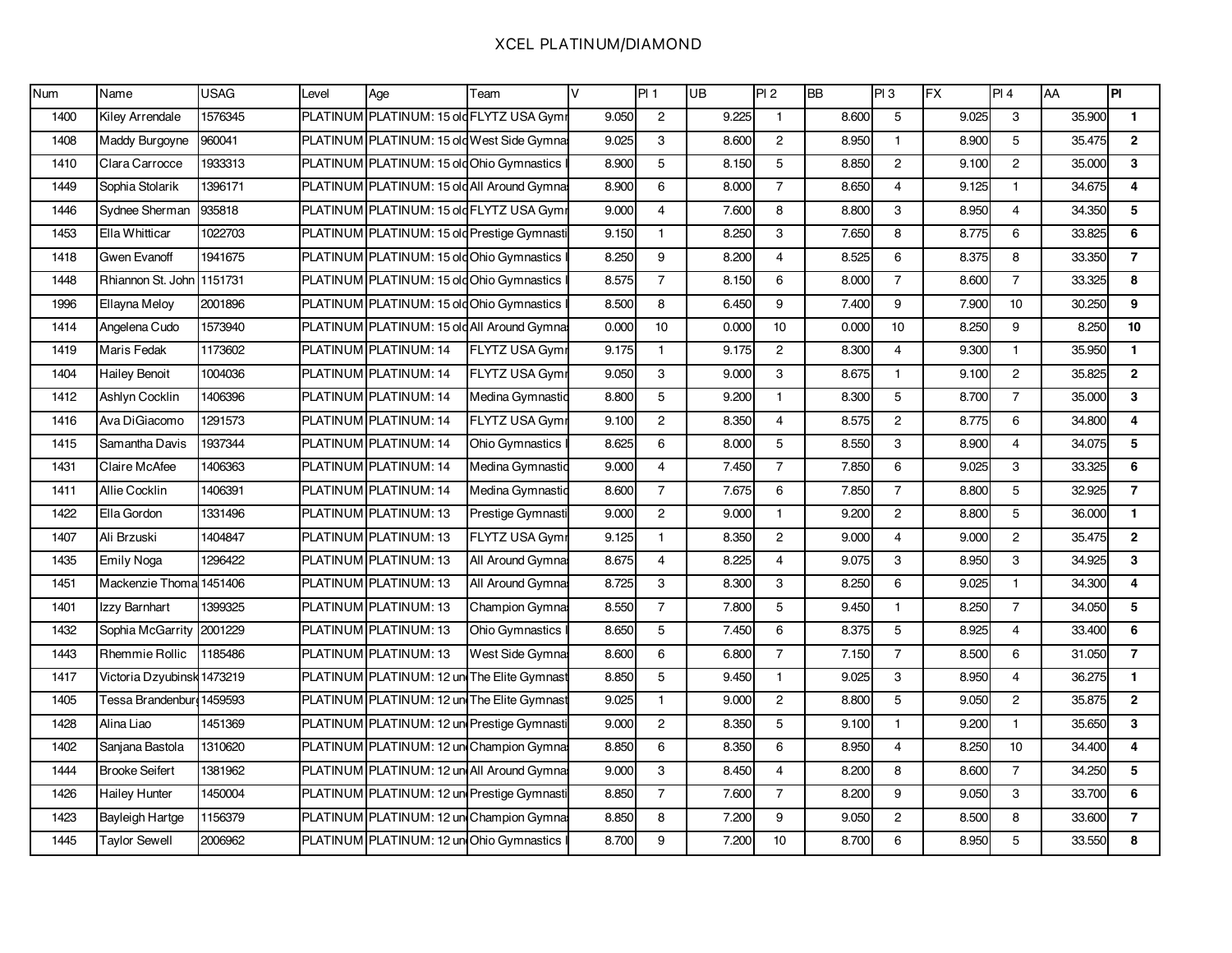### XCEL PLATINUM/DIAMOND

| 1427 | Kayleigh Krebs      | 1214691 | PLATINUM PLATINUM: 12 un Prestige Gymnasti | 8.700 | 10 | 8.750 | 3  | 7.300 | 12             | 8.700 | 6              | 33.450 | 9            |
|------|---------------------|---------|--------------------------------------------|-------|----|-------|----|-------|----------------|-------|----------------|--------|--------------|
| 1450 | Kaitlyn Supler      | 1447553 | PLATINUM PLATINUM: 12 un Prestige Gymnasti | 8.875 | 4  | 7.500 | 8  | 8.200 | 10             | 8.375 | 9              | 32.950 | 10           |
| 1430 | Launa Massaro       | 1984507 | PLATINUM PLATINUM: 12 un Ohio Gymnastics   | 8.450 | 11 | 7.150 |    | 8.150 | 11             | 8.250 | 11             | 32.000 | 11           |
| 1409 | Tristyn Carran      | 1870514 | PLATINUM PLATINUM: 12 un Prestige Gymnasti | 8.400 | 12 | 6.900 | 12 | 8.650 |                | 8.000 | 12             | 31.950 | 12           |
| 1424 | Caitlin Hillman     | 1462908 | DIAMOND DIAMOND: 15 old The Elite Gymnast  | 8.525 | 3  | 9.050 | 2  | 9.075 | 3              | 9.200 |                | 35.850 |              |
| 1413 | Kaitlyn Collins     | 1461027 | DIAMOND DIAMOND: 15 old Prestige Gymnasti  | 8.925 |    | 8.350 | 3  | 9.175 | $\overline{2}$ | 9.000 |                | 35.450 | $\mathbf{2}$ |
| 1421 | Kassidy Fry         | 1019919 | DIAMOND DIAMOND: 15 old The Elite Gymnast  | 8.850 | 2  | 8.050 | 4  | 9.350 |                | 9.075 | 3              | 35.325 | 3            |
| 1434 | Payton Newman       | 948969  | DIAMOND DIAMOND: 15 old All Around Gymnal  | 8.500 | 4  | 9.100 |    | 8.475 |                | 9.100 | $\overline{2}$ | 35.175 |              |
| 1436 | Olivia Onysko       | 1215867 | DIAMOND DIAMOND: 15 old Prestige Gymnasti  | 8.500 | 5  | 7.800 | 5  | 7.425 | 5              | 7.300 | 5              | 31.025 | 5            |
| 1452 | Kayleigh Ugran      | 1467871 | DIAMOND DIAMOND: 14 und The Elite Gymnast  | 8.475 | 4  | 8.950 | 2  | 9.325 | 2              | 9.000 | 3              | 35.750 |              |
| 1420 | <b>Emily Founds</b> | 962281  | DIAMOND DIAMOND: 14 und Champion Gymnal    | 8.550 | 3  | 8.575 | 4  | 9.400 |                | 9.200 |                | 35.725 | $\mathbf{2}$ |
| 1403 | Delaney Bell        | 1024150 | DIAMOND DIAMOND: 14 und Champion Gymnal    | 8.900 |    | 8.625 | 3  | 8.750 | З              | 9.025 | 2              | 35.300 | 3            |
| 1406 | Jazminn Bremer      | 1022684 | DIAMOND DIAMOND: 14 und Prestige Gymnasti  | 8.450 | 5  | 8.175 | 5  | 8.400 | 4              | 8.825 | 4              | 33.850 |              |
| 1439 | Ella Pennock        | 1037957 | DIAMOND DIAMOND: 14 und All Around Gymnal  | 8.350 | 6  | 9.200 |    | 7.600 | 5              | 8.450 | 5              | 33.600 | 5            |
| 1425 | Zarria Houston      | 1214718 | DIAMOND DIAMOND: 14 und Prestige Gymnasti  | 8.625 | 2  | 7.300 | 6  | 7.200 | 6              | 8.100 | 6              | 31.225 | 6            |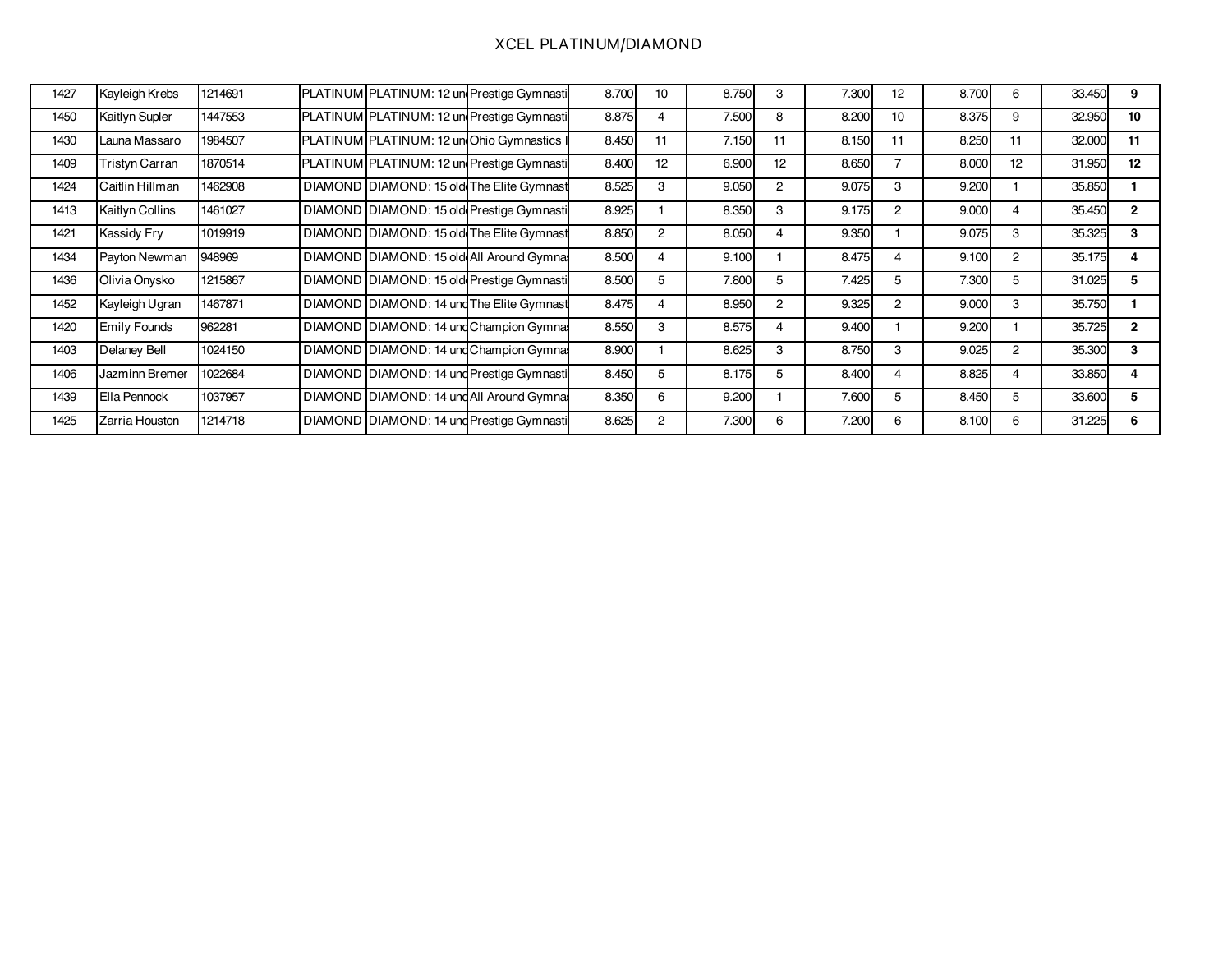|                       |                           |        |        | 10     |     | 12        | 13  | 14        | 15              | 20      |
|-----------------------|---------------------------|--------|--------|--------|-----|-----------|-----|-----------|-----------------|---------|
| Team                  | Sub Team V                |        | : PI 1 | :UB    | PI2 | <b>BB</b> | PI3 | <b>FX</b> | P <sub>14</sub> | Total   |
|                       | 2 FLYTZ USA Gymnastics    | 27.400 |        | 27.400 |     | 26.475    |     | 27.425    |                 | 108.700 |
| 3 Prestige Gymnastics |                           | 27.150 |        | 26.100 |     | 26.950    |     | 27.050    |                 | 107.250 |
|                       | 4 All Around Gymnastics A | 26.625 | з      | 24.975 |     | 25.975    |     | 27.100    |                 | 104.675 |
|                       | Ohio Gymnastics Institute | 26.250 | 6.     | 24.500 |     | 26.100    |     | 26.975    |                 | 103.825 |
|                       | Champion Gymnastics &     | 26.250 |        | 23.350 |     | 27.450    |     | 25,000    | 6.              | 102.050 |
|                       | Medina Gymnastics Aca     | 26,400 |        | 24.325 |     | 24,000    |     | 26.525    |                 | 101.250 |
|                       | The Elite Gymnastics Ac   | 17.875 |        | 18.450 |     | 17.825    |     | 18.000    |                 | 72.150  |
|                       | West Side Gymnastics L    | 17.625 |        | 15.400 |     | 16.100.   |     | 17.400    |                 | 66.525  |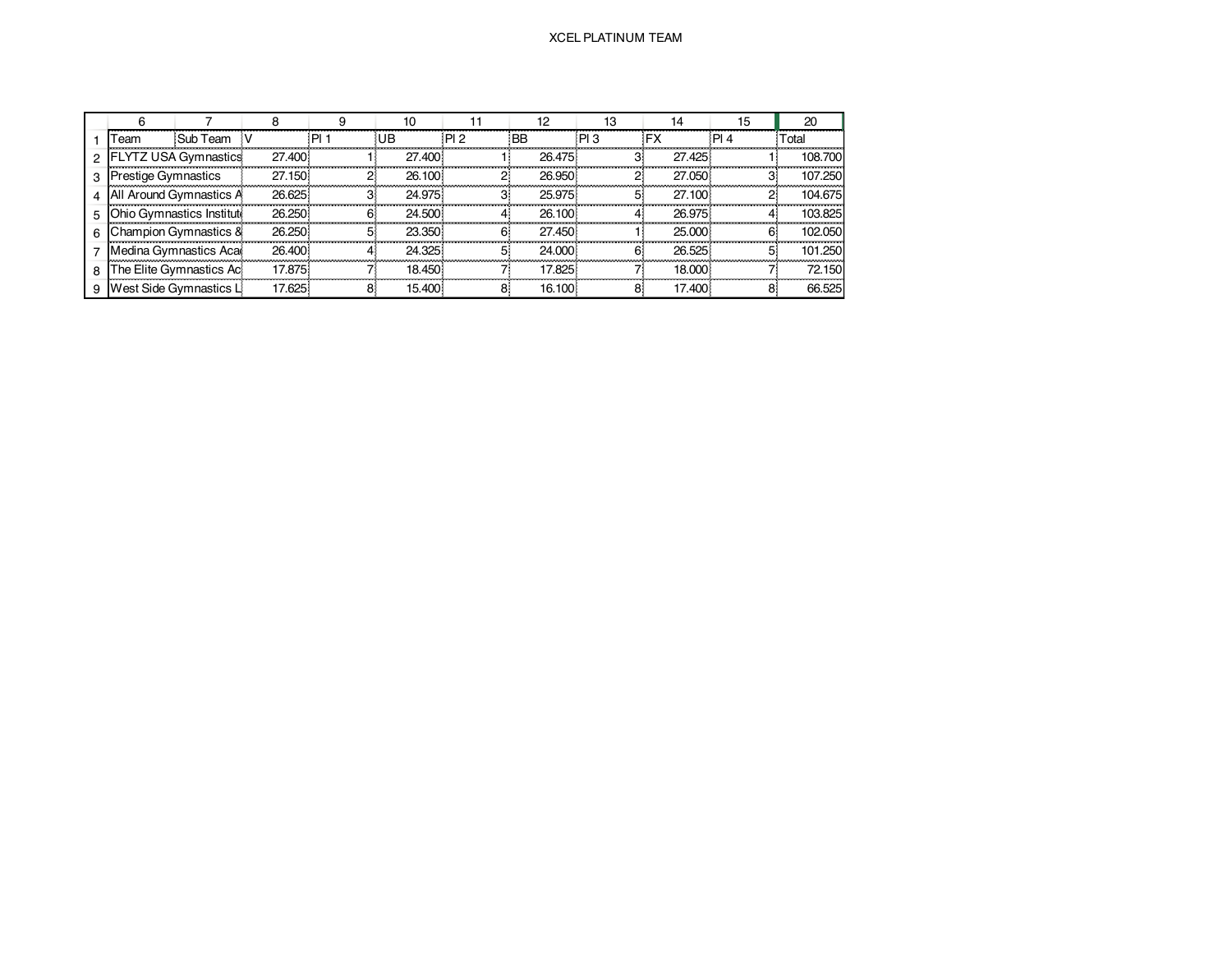#### XCEL DIAMOND TEAM

| eam                     | Sub Team                |         |        | מ ום | BB     | PI 3 |         | otal    |
|-------------------------|-------------------------|---------|--------|------|--------|------|---------|---------|
|                         | he Elite Gymnastics Ac. | 25.850  | 26.050 |      | 750    |      | 27 275. | 106.925 |
| restige Gymnastics      |                         | 26.050. | 24.325 |      | 25.000 |      | 25 Q25. | 101.300 |
|                         | hampion Gymnastics &    | 17.450  |        |      | (150)  |      |         | 1 025   |
| All Around Gymnastics A |                         | 6.850   | 18.300 |      |        |      | .550    | 775     |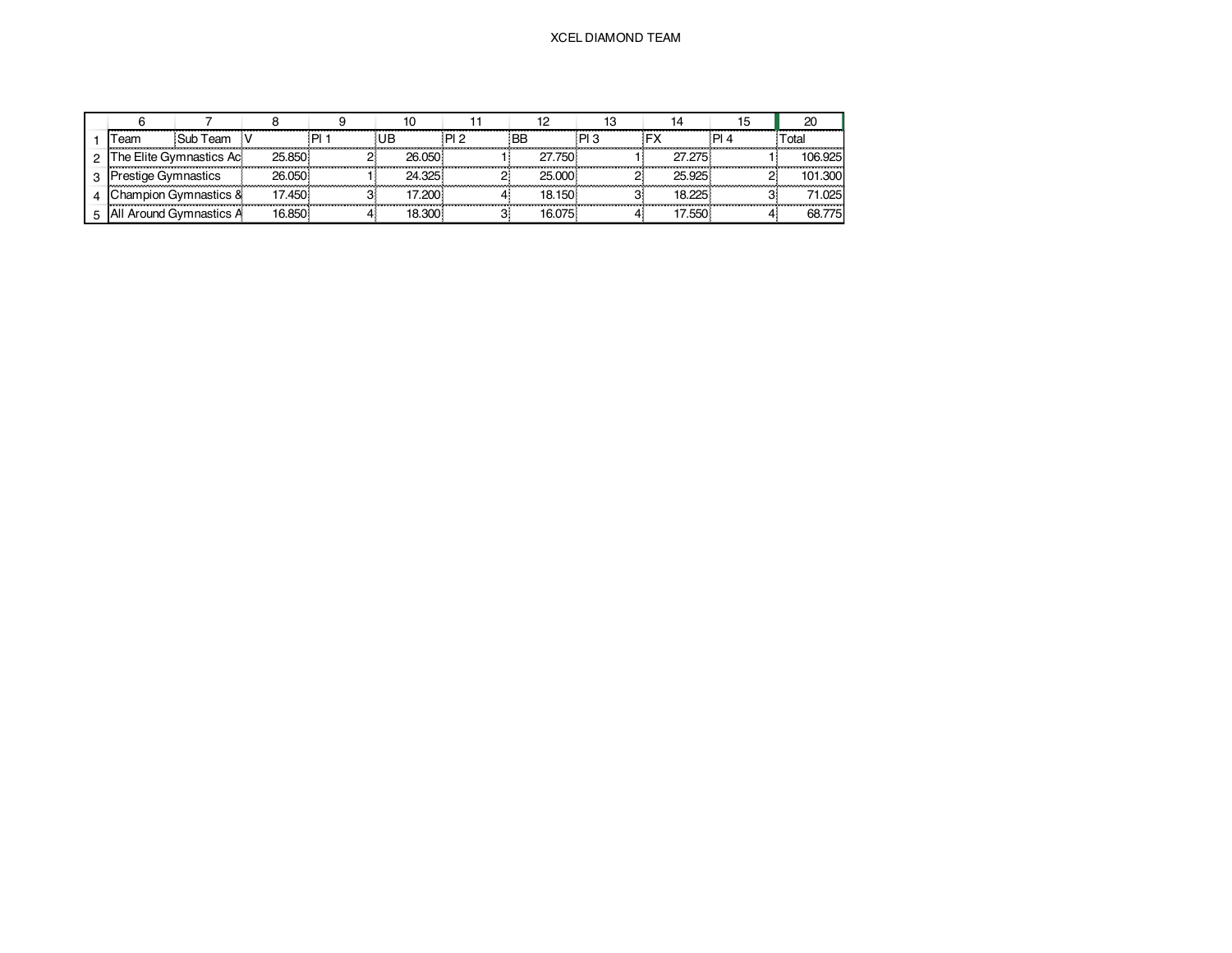# LEVEL 4/5/6

| Num  | Name                      | <b>USAG</b> | Level   | Age          | Team                   | V     | PI 1           | UB    | PI <sub>2</sub> | <b>BB</b> | PI3            | <b>FX</b> | PI 4           | AA     | $\overline{P}$          |
|------|---------------------------|-------------|---------|--------------|------------------------|-------|----------------|-------|-----------------|-----------|----------------|-----------|----------------|--------|-------------------------|
| 1534 | Alana Nkhuwa              | 1866305     | LEVEL 6 | L6: 8, 9, 10 | Prestige Gymnasti      | 9.400 | $\mathbf{1}$   | 9.200 | $\mathbf{1}$    | 9.200     | $\mathbf{1}$   | 9.225     | $\mathbf{1}$   | 37.025 | $\mathbf{1}$            |
| 1537 | Eva Prati                 | 1310632     | LEVEL 6 | L6: 8, 9, 10 | Champion Gymna         | 8.300 | 9              | 8.750 | 3               | 9.025     | $\overline{2}$ | 8.700     | $\overline{7}$ | 34.775 | $\overline{2}$          |
| 1523 | <b>Kylie Knisley</b>      | 1968494     | LEVEL 6 | L6: 8, 9, 10 | <b>Ohio Gymnastics</b> | 8.700 | 6              | 8.500 | 5               | 9.000     | 3              | 8.550     | 8              | 34.750 | 3                       |
| 1529 | Andrea Martinez G 1388560 |             | LEVEL 6 | L6: 8, 9, 10 | All Around Gymnas      | 8.850 | 3              | 9.050 | $\overline{2}$  | 8.375     | 6              | 8.400     | 9              | 34.675 | $\overline{\mathbf{4}}$ |
| 1505 | Audrey Cameron            | 1156409     | LEVEL 6 | L6: 8, 9, 10 | Champion Gymna:        | 8.825 | $\overline{4}$ | 8.150 | 6               | 8.575     | 5              | 9.000     | 3              | 34.550 | 5                       |
| 1515 | M.E. Hitchens             | 1408487     | LEVEL 6 | L6: 8, 9, 10 | Champion Gymna         | 8.500 | $\overline{7}$ | 8.000 | $\overline{7}$  | 8.875     | $\overline{4}$ | 9.125     | $\overline{2}$ | 34.500 | 6                       |
| 1506 | Tessa Carrabbia           | 1949073     | LEVEL 6 | L6: 8, 9, 10 | <b>Ohio Gymnastics</b> | 8.800 | 5              | 8.600 | $\overline{4}$  | 7.700     | 8              | 9.000     | $\overline{4}$ | 34.100 | $\overline{7}$          |
| 1527 | Olivia Mager              | 1409919     | LEVEL 6 | L6: 8, 9, 10 | <b>FLYTZ USA Gymr</b>  | 9.000 | $\overline{2}$ | 7.700 | 8               | 7.900     | $\overline{7}$ | 8.750     | 5              | 33.350 | 8                       |
| 1542 | Makenna Saville           | 1970218     | LEVEL 6 | L6: 8, 9, 10 | <b>Ohio Gymnastics</b> | 8.350 | 8              | 7.650 | 9               | 7.350     | 9              | 8.725     | 6              | 32.075 | 9                       |
| 1549 | Madison Tas               | 1382961     | LEVEL 6 | L6: 12 older | Prestige Gymnasti      | 9.025 | 5              | 8.675 | $\overline{4}$  | 9.400     | $\mathbf{1}$   | 9.450     | $\mathbf{1}$   | 36.550 | $\mathbf{1}$            |
| 1526 | Megan Likovetz            | 1340230     | LEVEL 6 | L6: 12 older | FLYTZ USA Gym          | 9.075 | 3              | 9.400 | $\mathbf{1}$    | 8.775     | 5              | 9.000     | 10             | 36.250 | $\mathbf{2}$            |
| 1548 | Kayla Syx                 | 1405323     | LEVEL 6 | L6: 12 older | <b>FLYTZ USA Gymr</b>  | 9.350 | $\mathbf{1}$   | 8.900 | $\overline{2}$  | 8.550     | 8              | 9.400     | $\mathbf{2}$   | 36.200 | 3                       |
| 1547 | Isabelle Spain            | 1389583     | LEVEL 6 | L6: 12 older | FLYTZ USA Gym          | 8.850 | 8              | 8.575 | 6               | 9.050     | $\overline{c}$ | 9.225     | 5              | 35.700 | 4                       |
| 1500 | Valerie Barker            | 1393640     | LEVEL 6 | L6: 12 older | <b>FLYTZ USA Gymr</b>  | 9.250 | $\overline{c}$ | 8.725 | 3               | 8.625     | $\overline{7}$ | 9.050     | 9              | 35.650 | 5                       |
| 1503 | Analeigh Braddock 1411203 |             | LEVEL 6 | L6: 12 older | Champion Gymna         | 8.950 | 6              | 8.575 | $\overline{7}$  | 8.825     | $\overline{4}$ | 9.075     | 8              | 35.425 | 6                       |
| 1507 | <b>Avery Chandler</b>     | 1289184     | LEVEL 6 | L6: 12 older | The Elite Gymnast      | 8.825 | 9              | 8.650 | 5               | 8.400     | 9              | 9.325     | 3              | 35.200 | $\overline{7}$          |
| 1517 | Violet Hynek              | 1969957     | LEVEL 6 | L6: 12 older | Ohio Gymnastics        | 8.800 | 10             | 8.300 | 8               | 8.900     | 3              | 9.175     | 6              | 35.175 | 8                       |
| 1511 | Isabella DeNiro           | 1947866     | LEVEL 6 | L6: 12 older | Ohio Gymnastics        | 8.800 | 11             | 8.200 | 9               | 8.375     | 10             | 9.100     | $\overline{7}$ | 34.475 | 9                       |
| 1550 | Meghan Vadas              | 1941561     | LEVEL 6 | L6: 12 older | Ohio Gymnastics        | 8.875 | $\overline{7}$ | 7.550 | 10              | 8.025     | 11             | 8.600     | 11             | 33.050 | 10                      |
| 1514 | Charlie Hibbard           | 1432814     | LEVEL 6 | L6: 12 older | <b>FLYTZ USA Gymr</b>  | 9.075 | 4              | 0.000 | 11              | 8.750     | 6              | 9.250     | $\overline{4}$ | 27.075 | 11                      |
| 1532 | Mckenna Monroe            | 1406405     | LEVEL 6 | L6: 11       | FLYTZ USA Gym          | 9.125 | $\overline{c}$ | 9.425 | $\mathbf{1}$    | 9.300     | $\overline{1}$ | 9.325     | 4              | 37.175 | 1                       |
| 1504 | Alannah Buggs             | 1876665     | LEVEL 6 | L6: 11       | Prestige Gymnasti      | 9.150 | $\mathbf{1}$   | 8.725 | 5               | 8.900     | $\overline{7}$ | 9.375     | 3              | 36.150 | $\mathbf{2}$            |
| 1508 | Gracie Chellis            | 1582687     | LEVEL 6 | L6: 11       | Ohio Gymnastics        | 8.925 | 6              | 9.100 | $\overline{2}$  | 9.100     | $\overline{2}$ | 8.950     | 6              | 36.075 | 3                       |
| 1551 | Trinity Williams          | 1490535     | LEVEL 6 | L6:11        | FLYTZ USA Gymr         | 9.125 | 3              | 8.700 | 6               | 8.625     | 9              | 9.500     | $\mathbf{1}$   | 35.950 | $\overline{4}$          |
| 1545 | Gia Smith                 | 1291591     | LEVEL 6 | L6: 11       | <b>FLYTZ USA Gymi</b>  | 9.100 | $\overline{4}$ | 8.175 | 8               | 8.950     | $\overline{4}$ | 9.400     | 2              | 35.625 | 5                       |
| 1533 | Lyla Moore                | 1381404     | LEVEL 6 | L6: 11       | All Around Gymna:      | 8.850 | $\overline{7}$ | 8.800 | 3               | 8.925     | 6              | 8.750     | $\overline{7}$ | 35.325 | 6                       |
| 1531 | Karleigh Mlynowsk 1400818 |             | LEVEL 6 | L6:11        | All Around Gymna       | 9.000 | 5              | 8.750 | $\overline{4}$  | 8.850     | 8              | 8.700     | 9              | 35.300 | $\overline{7}$          |
| 1501 | Grace Bodne               | 1934296     | LEVEL 6 | L6:11        | Ohio Gymnastics        | 8.700 | 8              | 8.600 | $\overline{7}$  | 8.950     | 5              | 8.725     | 8              | 34.975 | 8                       |
| 1543 | Ava Sensibaugh            | 1352484     | LEVEL 6 | L6: 11       | Champion Gymna         | 8.500 | 9              | 7.700 | 9               | 9.100     | 3              | 9.250     | 5              | 34.550 | 9                       |
| 1520 | Lena Kim                  | 1496492     | LEVEL 5 | L5: All      | Prestige Gymnasti      | 9.075 | $\mathbf{1}$   | 8.450 | $\overline{2}$  | 8.675     | $\mathbf{1}$   | 9.000     | $\mathbf{1}$   | 35.200 | $\mathbf{1}$            |
| 1509 | Avery Colonna             | 1848994     | LEVEL 5 | L5: All      | All Around Gymna       | 8.550 | 3              | 8.500 | $\mathbf{1}$    | 8.125     | 3              | 8.900     | $\mathbf{2}$   | 34.075 | $\mathbf{2}$            |
| 1552 | Peighton Wittway          | 1419344     | LEVEL 5 | L5: All      | Youngstown Gymr        | 8.700 | $\mathbf{2}$   | 8.250 | 3               | 8.275     | $\overline{2}$ | 8.275     | 3              | 33.500 | 3                       |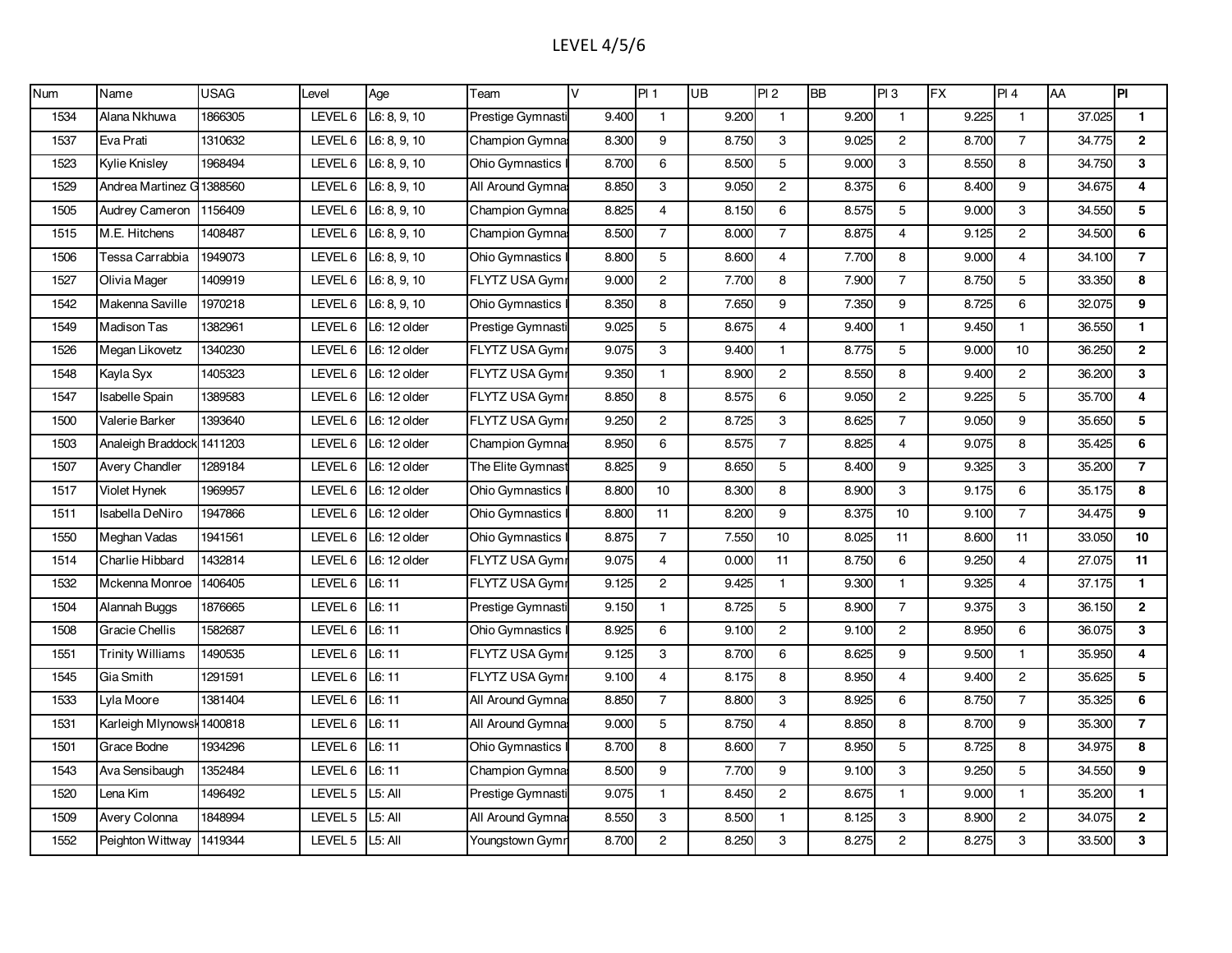# LEVEL 4/5/6

| 1544 | Charlee Skeen         | 1575824 | LEVEL 4 | L4: 9 under   | FLYTZ USA Gymr        | 9.300 |                | 9.400 |                | 8.650 | 4              | 8.925 | 3                | 36.275 |                 |
|------|-----------------------|---------|---------|---------------|-----------------------|-------|----------------|-------|----------------|-------|----------------|-------|------------------|--------|-----------------|
| 1510 | Makayla Crowe         | 1582703 | LEVEL 4 | L4: 9 under   | <b>FLYTZ USA Gymr</b> | 9.300 | $\overline{2}$ | 8.375 | 4              | 9.225 |                | 8.875 | 5                | 35.775 | $\overline{2}$  |
| 1524 | Zoe Kubicki           | 1868725 | LEVEL 4 | L4: 9 under   | All Around Gymna:     | 9.200 | 3              | 8.925 | $\overline{2}$ | 8.400 | 6              | 9.050 | $\overline{2}$   | 35.575 | 3               |
| 1502 | Molly Bonomo          | 1575993 | LEVEL 4 | L4: 9 under   | FLYTZ USA Gymr        | 9.000 | 4              | 8.000 | 5              | 9.150 | $\overline{2}$ | 9.250 |                  | 35.400 | 4               |
| 1546 | Abigail Spain         | 1388156 | LEVEL 4 | L4: 9 under   | FLYTZ USA Gymr        | 8.800 | 5              | 8.900 | 3              | 8.375 | 7              | 8.350 | $\overline{7}$   | 34.425 | 5 <sup>5</sup>  |
| 1528 | Chloe Mahoney         | 1864795 | LEVEL 4 | L4: 9 under   | All Around Gymna:     | 8.225 | 8              | 7.650 | $\overline{7}$ | 8.650 | 5              | 8.900 | $\overline{4}$   | 33.425 | 6               |
| 1536 | Mickenna Perkins      | 899868  | LEVEL 4 | L4: 9 under   | Capitol City Athleti  | 8.600 | 6              | 7.875 | 6              | 8.350 | 8              | 8.350 | 8                | 33.175 | $\overline{7}$  |
| 1519 | Ada Kaminski          | 1574052 | LEVEL 4 | L4: 9 under   | All Around Gymna:     | 8.250 | $\overline{7}$ | 0.000 | 8              | 8.675 | 3              | 8.475 | 6                | 25.400 | 8               |
| 1512 | Quinn Gerbick         | 1773811 | LEVEL 4 | L4: 10 older  | FLYTZ USA Gymr        | 9.000 | $\overline{2}$ | 9.225 |                | 9.400 |                | 9.200 |                  | 36.825 |                 |
| 1518 | Leonna Jones          | 1866963 | LEVEL 4 | L4: 10 older  | Prestige Gymnasti     | 8.900 | 4              | 8.825 | $\overline{2}$ | 9.100 | 3              | 9.125 | 3                | 35.950 | $\overline{2}$  |
| 1540 | Luisa Sa              | 1843664 | LEVEL 4 | $L4:10$ older | <b>FLYTZ USA Gymr</b> | 9.175 |                | 8.800 | 3              | 8.925 | 4              | 9.000 | $\overline{4}$   | 35.900 | 3               |
| 1539 | <b>Waverly Rose</b>   | 1577837 | LEVEL 4 | $L4:10$ older | <b>FLYTZ USA Gymr</b> | 8.825 | 5              | 8.725 | $\overline{4}$ | 8.800 | 5              | 8.950 | 5                | 35.300 | 4               |
| 1541 | <b>Bella Satyshur</b> | 1582877 | LEVEL 4 | $L4:10$ older | FLYTZ USA Gymr        | 8.950 | 3              | 8.550 | 6              | 9.125 | $\overline{2}$ | 8.600 | 8                | 35.225 | 5               |
| 1554 | <b>Brielle Wright</b> | 1875695 | LEVEL 4 | L4: 10 older  | Prestige Gymnasti     | 8.450 | 9              | 8.275 | 10             | 8.600 | 7              | 9.200 | $\overline{2}$   | 34.525 | 6               |
| 1530 | Carlina Mathews       | 1856270 | LEVEL 4 | L4: 10 older  | All Around Gymna:     | 8.525 | $\overline{7}$ | 8.400 | $\overline{7}$ | 8.650 | 6              | 8.775 | 6                | 34.350 | $\overline{7}$  |
| 1535 | Isabella Nocera       | 1448257 | LEVEL 4 | L4: 10 older  | All Around Gymna:     | 8.475 | 8              | 8.700 | 5              | 8.550 | 8              | 8.550 | 9                | 34.275 | 8               |
| 1525 | Jillian Lewis         | 1574936 | LEVEL 4 | L4: 10 older  | All Around Gymna:     | 8.275 | 10             | 8.300 | 9              | 7.050 | 11             | 8.500 | 10 <sup>10</sup> | 32.125 | 9               |
| 1513 | Addison Glenn         | 1576504 | LEVEL 4 | L4: 10 older  | <b>FLYTZ USA Gymr</b> | 8.600 | 6              | 8.350 | 8              | 7.225 | 10             | 7.900 | 11               | 32.075 | 10 <sup>1</sup> |
| 1521 | Isabelle Kiray        | 1387740 | LEVEL 4 | L4: 10 older  | All Around Gymna:     | 7.950 | 11             | 0.000 | 11             | 8.300 | 9              | 8.650 | $\overline{7}$   | 24.900 | 11              |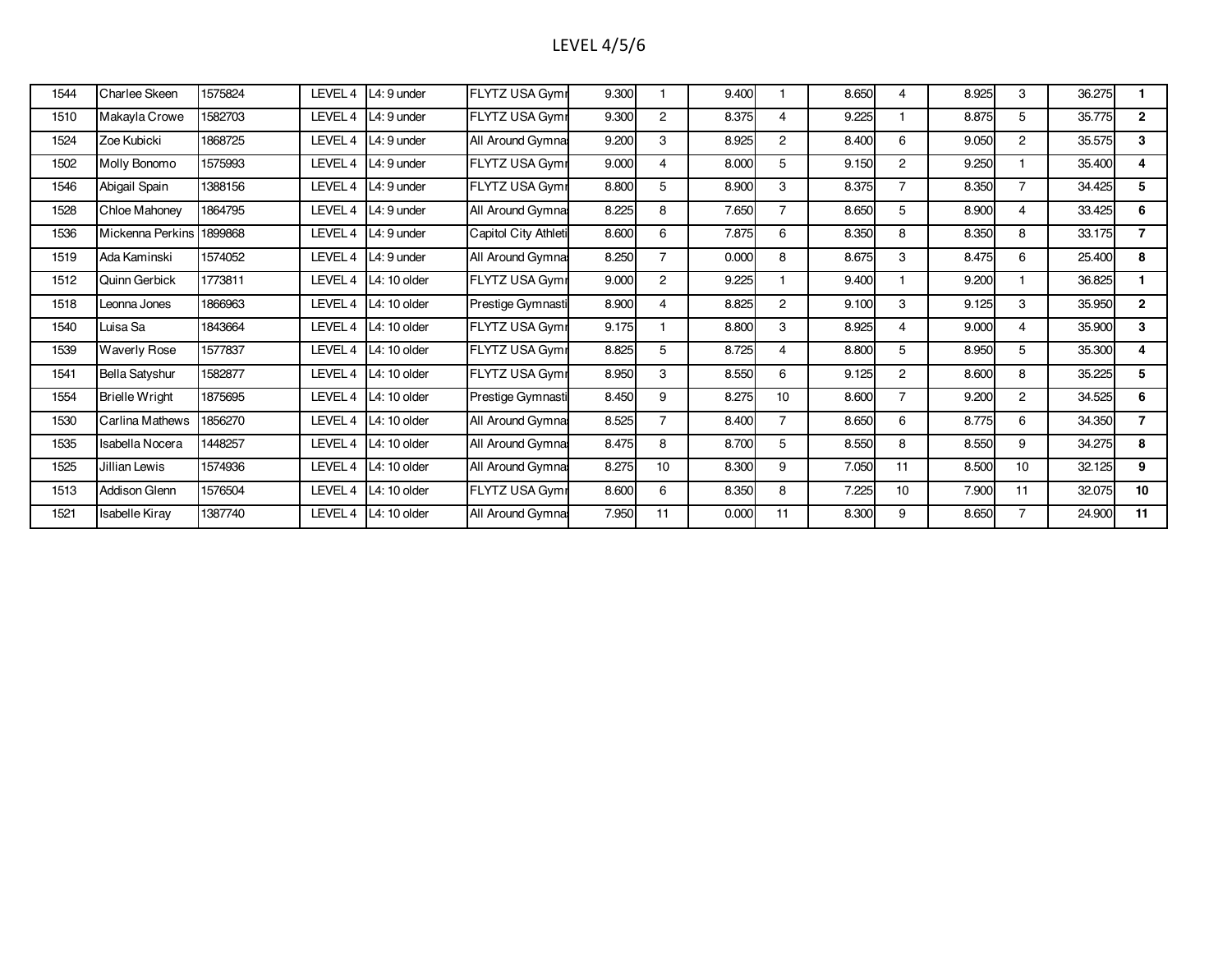|    | eam                     | Sub Team           |        |        | פ ום: | 'BB    | ים |        | ⊺otal   |
|----|-------------------------|--------------------|--------|--------|-------|--------|----|--------|---------|
|    |                         | YTZ USA Gymnastics | 27.775 | 27.525 |       |        |    | 27.450 | 10.525  |
| 21 | All Around Gymnastics A |                    | 26,200 | 26.025 |       | 25 975 |    | 26.725 | 104.925 |
|    | restige Gymnastics      |                    | 7.350  | 7.100  |       |        |    |        | 70.475  |
|    | Capitol City Athletics  |                    | .600   | .875   |       | .350   |    | 3.350  | 33 175  |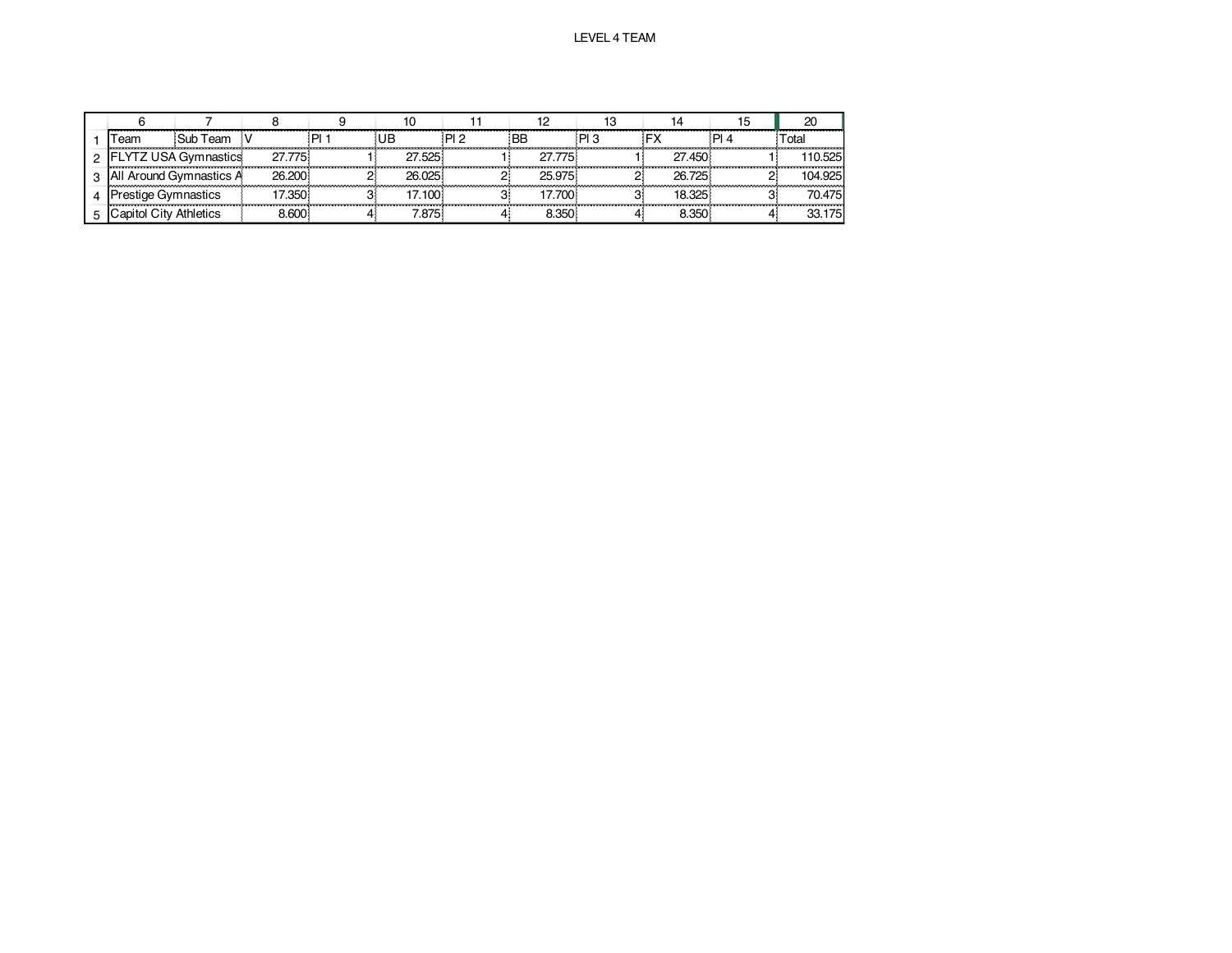|                             |                           |        |        |                 |           |     |        | 20      |
|-----------------------------|---------------------------|--------|--------|-----------------|-----------|-----|--------|---------|
| Team                        | Sub Team                  |        | UB     | PI <sub>2</sub> | <b>BB</b> | PI3 |        | ⊺otal   |
| <b>FLYTZ USA Gymnastics</b> |                           | 27.725 | 27.725 |                 | 27.300    |     | 28.300 | 111.050 |
| <b>Prestige Gymnastics</b>  |                           | 27.575 | 26,600 |                 | 27.500    |     | 28.050 | 109.725 |
|                             | Ohio Gymnastics Instituti | 26,600 | 26.300 |                 | 27.050    |     | 27 275 | 107.225 |
|                             | Champion Gymnastics &     | 26.275 | 25.475 |                 | 27.000    |     | 27.450 | 106.200 |
| 6 All Around Gymnastics A   |                           | 26.700 | 26.600 |                 | 26.150    |     | 25.850 | 105.300 |
|                             | The Elite Gymnastics Ac   | 8.825  | 8.650  |                 | 8.400     |     | 9.325  | 35.200  |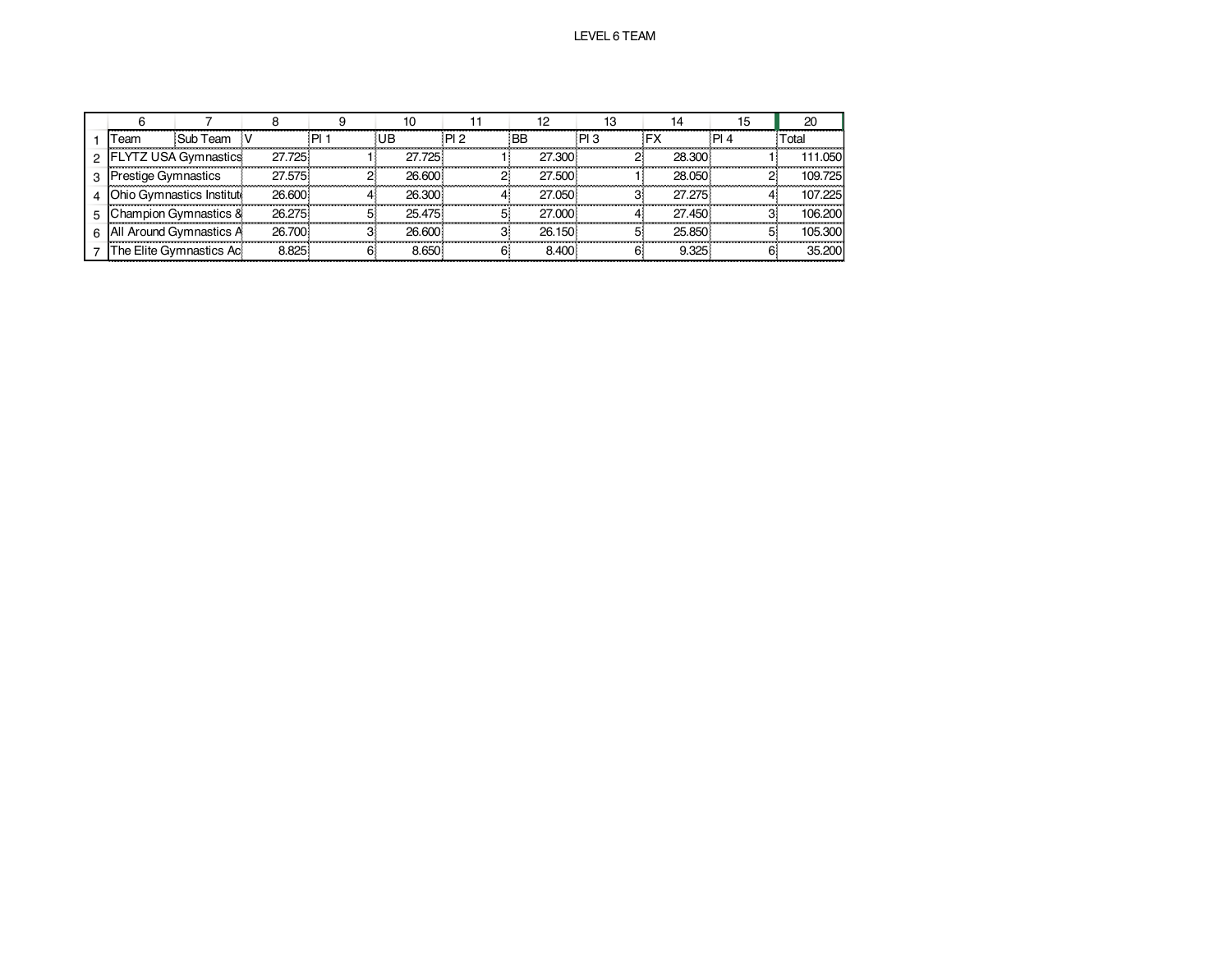### XCEL GOLD

| <b>Num</b> | Name                   | <b>USAG</b> | Level         | Age              | Team                 | $\vee$ | PI1                       | UB    | PI2             | <b>BB</b> | Pl3             | <b>FX</b> | PI4            | AA     | PI               |
|------------|------------------------|-------------|---------------|------------------|----------------------|--------|---------------------------|-------|-----------------|-----------|-----------------|-----------|----------------|--------|------------------|
| 1127       | Tyana Kelley           | 1961391     | <b>SILVER</b> | GOLD: 9 under    | Medina Gymnastic     | 8.300  | $\mathbf{1}$              | 7.650 | $\mathbf{1}$    | 6.925     | $\mathbf{1}$    | 8.850     | $\mathbf{1}$   | 31.725 | $\mathbf{1}$     |
| 1604       | Megan Bekesz           | 1963733     | <b>GOLD</b>   | GOLD: 9 under    | The Elite Gymnast    | 9.075  | $\mathbf{1}$              | 9.300 | $\mathbf{1}$    | 9.300     | $\overline{2}$  | 9.175     | $\overline{1}$ | 36.850 | $\mathbf{1}$     |
| 1650       | Kinslee Mohler         | 1482402     | <b>GOLD</b>   | GOLD: 9 under    | Champion Gymna       | 8.650  | $\overline{4}$            | 9.050 | $\mathbf{2}$    | 9.175     | 3               | 8.850     | $\overline{4}$ | 35.725 | $\overline{2}$   |
| 1618       | Klayre Dodson          | 1416350     | GOLD          | GOLD: 9 under    | Champion Gymna:      | 8.700  | 3                         | 8.275 | 5               | 9.450     | $\overline{1}$  | 9.100     | 3              | 35.525 | 3                |
| 1640       | Madeline Johnson       | 1881617     | <b>GOLD</b>   | GOLD: 9 under    | West Side Gymna      | 8.550  | $\sqrt{5}$                | 8.550 | $\overline{4}$  | 9.000     | $\overline{4}$  | 9.150     | $\overline{c}$ | 35.250 | 4                |
| 1605       | Aayla Bird             | 1399441     | <b>GOLD</b>   | GOLD: 9 under    | The Elite Gymnast    | 9.000  | $\overline{2}$            | 8.625 | $\overline{3}$  | 8.950     | 5               | 8.250     | $\overline{7}$ | 34.825 | 5                |
| 1620       | Kendall Drake          | 1952573     | <b>GOLD</b>   | GOLD: 9 under    | Perfect Balance Gy   | 8.150  | $\overline{7}$            | 7.450 | $\overline{7}$  | 8.775     | $\,6\,$         | 8.800     | 5              | 33.175 | 6                |
| 1642       | Alana Jordan           | 2007012     | <b>GOLD</b>   | GOLD: 9 under    | Perfect Balance Gv   | 8.225  | 6                         | 7.500 | 6               | 8.425     | $\overline{7}$  | 8.750     | 6              | 32.900 | $\overline{7}$   |
| 1629       | Arlo Haren             | 1922103     | <b>GOLD</b>   | Gold: 12 Younger | <b>FLYTZ USA Gym</b> | 9.025  | $\mathbf{1}$              | 9.450 | $\mathbf{1}$    | 9.325     | $\mathbf{1}$    | 9.525     | $\mathbf{1}$   | 37.325 | $\mathbf{1}$     |
| 1624       | Grace Gunyula          | 1576241     | <b>GOLD</b>   | Gold: 12 Younger | FLYTZ USA Gym        | 8.825  | $\ensuremath{\mathsf{3}}$ | 9.150 | 5               | 8.625     | $\overline{4}$  | 9.000     | 5              | 35.600 | $\mathbf{2}$     |
| 1658       | Lauren Ribovich        | 1408452     | <b>GOLD</b>   | Gold: 12 Younger | The Elite Gymnast    | 9.000  | $\mathbf{2}$              | 9.250 | $\overline{2}$  | 8.475     | $\,6\,$         | 8.650     | 9              | 35.375 | 3                |
| 1666       | Adriana Tucker         | 1576206     | <b>GOLD</b>   | Gold: 12 Younger | <b>FLYTZ USA Gym</b> | 8.575  | $\,6\,$                   | 9.250 | 3               | 8.300     | $\overline{7}$  | 9.125     | 3              | 35.250 | 4                |
| 1648       | Carys Melfi            | 1419802     | <b>GOLD</b>   | Gold: 12 Younger | FLYTZ USA Gymi       | 8.550  | $\overline{7}$            | 9.225 | 4               | 8.150     | 9               | 9.200     | $\overline{2}$ | 35.125 | 5                |
| 1643       | Justice Kitzmiller     | 1858401     | <b>GOLD</b>   | Gold: 12 Younger | Perfect Balance Gv   | 8.500  | 8                         | 8.500 | 8               | 8.925     | $\overline{c}$  | 9.125     | $\overline{4}$ | 35.050 | 6                |
| 1631       | Aniyah Henderson       | 1487521     | <b>GOLD</b>   | Gold: 12 Younger | West Side Gymna      | 8.800  | $\overline{4}$            | 8.400 | 9               | 8.750     | 3               | 8.825     | 8              | 34.775 | $\overline{7}$   |
| 1606       | Leia Bird              | 1278456     | <b>GOLD</b>   | Gold: 12 Younger | The Elite Gymnast    | 8.750  | $\overline{5}$            | 9.150 | $\overline{6}$  | 8.050     | 10              | 8.250     | 11             | 34.200 | 8                |
| 1627       | Lily Hammerstrom       | 1291577     | <b>GOLD</b>   | Gold: 12 Younger | FLYTZ USA Gym        | 8.350  | 10                        | 8.200 | 10              | 8.575     | $\overline{5}$  | 9.000     | 6              | 34.125 | 9                |
| 1995       | Olivia Soliman         |             | <b>GOLD</b>   | Gold: 12 Younger | Prestige Gymnasti    | 8.350  | 11                        | 8.100 | $\overline{11}$ | 8.250     | 8               | 8.925     | $\overline{7}$ | 33.625 | 10 <sup>1</sup>  |
| 1654       | Caitlyn Oehlers        | 1538924     | <b>GOLD</b>   | Gold: 12 Younger | Medina Gymnastic     | 8.400  | 9                         | 8.525 | $\overline{7}$  | 7.750     | 11              | 8.625     | 10             | 33.300 | 11               |
| 1657       | Aryana Puleo           | 1389161     | <b>GOLD</b>   | Gold: 12 Older   | The Elite Gymnast    | 8.850  | $\mathbf 2$               | 9.375 | $\mathbf{1}$    | 9.200     | $\overline{1}$  | 9.125     | 3              | 36.550 | $\mathbf{1}$     |
| 1651       | <b>Aubrey Moody</b>    | 1863012     | <b>GOLD</b>   | Gold: 12 Older   | FLYTZ USA Gymi       | 9.100  | $\mathbf{1}$              | 9.100 | 3               | 8.900     | $\mathsf 3$     | 9.175     | $\overline{2}$ | 36.275 | $\mathbf{2}$     |
| 1638       | Jenna Inmon            | 1858027     | <b>GOLD</b>   | Gold: 12 Older   | Prestige Gymnasti    | 8.450  | $\overline{7}$            | 9.100 | $\overline{4}$  | 9.175     | $\overline{c}$  | 9.200     | $\overline{1}$ | 35.925 | 3                |
| 1628       | Allison Hansen         | 1183823     | <b>GOLD</b>   | Gold: 12 Older   | Perfect Balance Gy   | 8.550  | $\,6\,$                   | 9.075 | 5               | 8.800     | $\overline{4}$  | 9.075     | 5              | 35.500 | $\overline{4}$   |
| 1634       | Sydney Hill            | 1772386     | <b>GOLD</b>   | Gold: 12 Older   | All Around Gymna     | 8.650  | $\overline{4}$            | 9.275 | $\overline{2}$  | 8.250     | $\overline{7}$  | 8.950     | 6              | 35.125 | 5                |
| 1639       | Mackenzie Ipavec       | 1331629     | <b>GOLD</b>   | Gold: 12 Older   | Prestige Gymnasti    | 8.800  | 3                         | 9.000 | 6               | 8.150     | 8               | 9.100     | $\overline{4}$ | 35.050 | 6                |
| 1652       | Alyssa Morgan          | 1208478     | <b>GOLD</b>   | Gold: 12 Older   | Perfect Balance Gv   | 8.650  | $\overline{5}$            | 7.750 | $\overline{9}$  | 8.625     | 5               | 8.550     | $\overline{7}$ | 33.575 | $\overline{7}$   |
| 1616       | Carmelina Crowe        | 1869886     | <b>GOLD</b>   | Gold: 12 Older   | Prestige Gymnasti    | 8.450  | 8                         | 8.500 | $\overline{7}$  | 8.350     | 6               | 8.150     | 8              | 33.450 | 8                |
| 1637       | Ella Humphrys          | 2013639     | GOLD          | Gold: 12 Older   | West Side Gymna      | 8.300  | $\boldsymbol{9}$          | 8.500 | 8               | 7.250     | 9               | 7.525     | 9              | 31.575 | $\boldsymbol{9}$ |
| 1619       | <b>Isabella Dooley</b> | 1404446     | <b>GOLD</b>   | GOLD: 11         | FLYTZ USA Gym        | 8.775  | $\overline{2}$            | 9.400 | $\overline{1}$  | 9.050     | $\mathsf 3$     | 8.800     | $\mathbf{1}$   | 36.025 | $\mathbf{1}$     |
| 1610       | Karlee Brothers        | 1406672     | <b>GOLD</b>   | GOLD: 11         | FLYTZ USA Gymi       | 9.000  | $\mathbf{1}$              | 8.550 | 8               | 9.075     | $\mathbf 2$     | 8.650     | 5              | 35.275 | $\mathbf 2$      |
| 1609       | <b>Hailey Bowers</b>   | 1971306     | <b>GOLD</b>   | GOLD: 11         | The Elite Gymnast    | 8.400  | $\overline{7}$            | 9.050 | $\overline{4}$  | 8.750     | $\overline{4}$  | 8.600     | 6              | 34.800 | 3                |
| 1603       | Gianna Becker          | 1464008     | <b>GOLD</b>   | GOLD: 11         | The Elite Gymnast    | 8.750  | $\ensuremath{\mathsf{3}}$ | 8.850 | 6               | 8.350     | $\overline{7}$  | 8.750     | 3              | 34.700 | $\overline{4}$   |
| 1667       | Abigail Warner         | 1368053     | GOLD          | GOLD: 11         | Perfect Balance Gy   | 7.700  | 13                        | 9.125 | 3               | 9.100     | $\overline{1}$  | 8.675     | $\overline{4}$ | 34.600 | 5                |
| 1617       | <b>Brianna DeBow</b>   | 1540490     | GOLD          | GOLD: 11         | Medina Gymnastio     | 8.225  | 10                        | 8.525 | $\overline{9}$  | 7.850     | 10              | 8.550     | 8              | 33.150 | 6                |
| 1612       | <b>Audrey Buser</b>    | 1990312     | <b>GOLD</b>   | <b>GOLD: 11</b>  | West Side Gymna      | 8.250  | 9                         | 8.750 | $\overline{7}$  | 8.175     | 8               | 7.900     | 11             | 33.075 | $\overline{7}$   |
| 1649       | Kendall Miller         | 1580985     | <b>GOLD</b>   | GOLD: 11         | FLYTZ USA Gymi       | 8.600  | $\overline{4}$            | 8.075 | 11              | 8.600     | 5               | 7.750     | 13             | 33.025 | 8                |
| 1664       | <b>Isabella Supers</b> | 1961394     | <b>GOLD</b>   | GOLD: 11         | Medina Gymnastic     | 7.350  | 14                        | 8.000 | 12              | 8.500     | $\,6\,$         | 8.800     | $\overline{2}$ | 32.650 | 9                |
| 1613       | Sophia Caunter         | 1852828     | <b>GOLD</b>   | <b>GOLD: 11</b>  | Prestige Gymnasti    | 8.225  | 11                        | 8.000 | 13              | 7.700     | 11              | 8.600     | $\overline{7}$ | 32.525 | 10               |
| 1611       | Aven Buchter           | 1855193     | <b>GOLD</b>   | GOLD: 11         | Prestige Gymnasti    | 8.200  | $\overline{12}$           | 8.925 | 5               | 7.375     | $\overline{12}$ | 7.900     | 12             | 32.400 | 11               |
| 1653       | <b>Riley Myers</b>     | 1893579     | <b>GOLD</b>   | GOLD: 11         | West Side Gymna      | 8.375  | 8                         | 8.250 | 10              | 7.950     | 9               | 7.600     | 14             | 32.175 | $12$             |
| 1663       | Madelyn Smith          | 1577116     | GOLD          | GOLD: 11         | FLYTZ USA Gymi       | 8.425  | $\,6\,$                   | 7.700 | $\overline{14}$ | 7.300     | 13              | 8.175     | 10             | 31.600 | 13               |
| 1621       | Samiha Elepele         | 1853043     | <b>GOLD</b>   | GOLD: 11         | Prestige Gymnasti    | 8.600  | $\overline{5}$            | 9.275 | $\overline{2}$  | 0.000     | 14              | 8.275     | 9              | 26.150 | 14               |
| 1647       | Addi Lukas             | 1278548     | <b>GOLD</b>   | GOLD: 10         | The Elite Gymnast    | 8.850  | $\mathbf{1}$              | 9.000 | $\overline{c}$  | 9.125     | $\overline{1}$  | 9.150     | $\mathbf{1}$   | 36.125 | $\mathbf{1}$     |
| 1661       | Mia Sepulveda          | 1773142     | <b>GOLD</b>   | <b>GOLD: 10</b>  | The Elite Gymnast    | 8.450  | 8                         | 9.000 | 3               | 9.075     | $\overline{c}$  | 9.000     | 3              | 35.525 | $\overline{2}$   |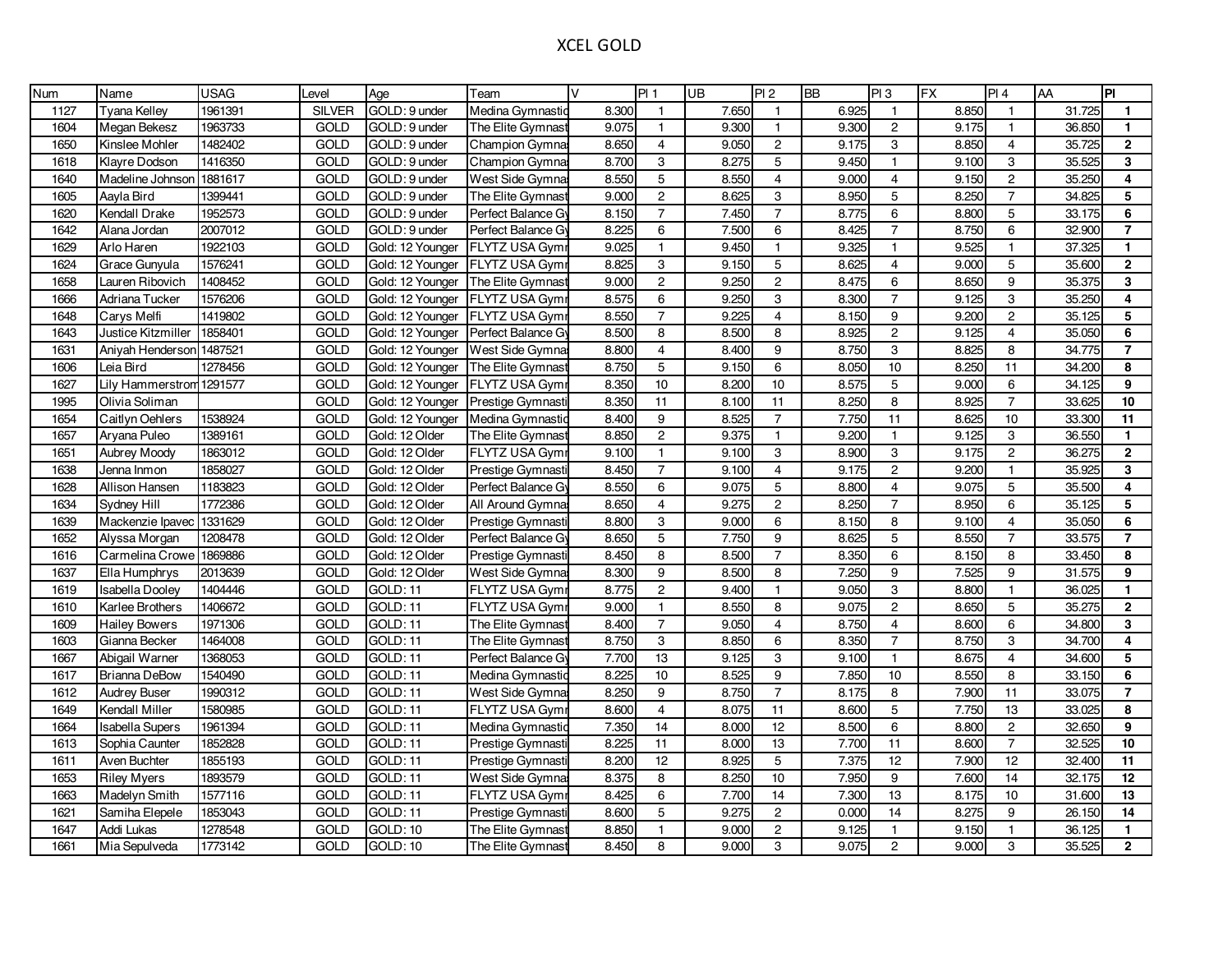### XCEL GOLD

| 1668 | Maryn West                | 1485199 | <b>GOLD</b> | <b>GOLD: 10</b>   | West Side Gymna:      | 8.650 | 4              | 8.325 |                  | 8.800 | 3               | 8.625 | 6  | 34.400 | 3                |
|------|---------------------------|---------|-------------|-------------------|-----------------------|-------|----------------|-------|------------------|-------|-----------------|-------|----|--------|------------------|
| 1655 | Madalyn Oman              | 1502477 | <b>GOLD</b> | <b>GOLD: 10</b>   | Capitol City Athleti  | 8.650 | 5              | 9.050 |                  | 8.100 | 8               | 8.400 | 8  | 34.200 | 4                |
| 1600 | Caroline Allen            | 1581602 | <b>GOLD</b> | GOLD: 10          | <b>Champion Gymna</b> | 8.800 | $\overline{2}$ | 8.550 | 6                | 8.000 | 9               | 8.650 |    | 34.000 | 5                |
| 1641 | Raya Jones                | 1897946 | <b>GOLD</b> | <b>GOLD: 10</b>   | Perfect Balance Gy    | 8.475 |                | 8.250 | 8                | 8.575 |                 | 8.650 | 5  | 33.950 | 6                |
| 1660 | <b>Brooklyn Scott</b>     | 1391703 | <b>GOLD</b> | <b>GOLD: 10</b>   | Medina Gymnastic      | 8.650 | 6              | 8.750 | 5                | 8.000 | 10              | 8.450 |    | 33.850 |                  |
| 1633 | Khalia Hill               | 1866415 | <b>GOLD</b> | <b>GOLD: 10</b>   | Prestige Gymnasti     | 8.050 | 9              | 8.900 |                  | 8.350 | 6               | 7.750 | 10 | 33.050 | 8                |
| 1656 | Leah Paislev              | 1489121 | <b>GOLD</b> | <b>GOLD: 10</b>   | West Side Gymna:      | 8.675 | 3              | 7.600 | 10 <sup>10</sup> | 8.350 |                 | 8.200 | 9  | 32.825 | 9                |
| 1622 | Lily Gordon               | 1278541 | <b>GOLD</b> | <b>GOLD: 10</b>   | The Elite Gymnast     | 0.000 | 10             | 8.050 | 9                | 8.550 | 5               | 9.125 | 2  | 25.725 | 10               |
| 1669 | <b>Avery Willis</b>       | 1291585 | <b>GOLD</b> | GOLD: 13 older    | <b>FLYTZ USA Gymr</b> | 9.000 |                | 9.400 |                  | 8.975 | 2               | 9.100 | 2  | 36.475 |                  |
| 1646 | Analeigh Lawrence 1291579 |         | <b>GOLD</b> | GOLD:<br>13 older | <b>FLYTZ USA Gymr</b> | 8.700 | 8              | 9.275 | 2                | 9.225 |                 | 9.050 |    | 36.250 | $\overline{2}$   |
| 1623 | Noelle Griffith           | 1438343 | <b>GOLD</b> | GOLD:<br>13 older | All Around Gymna:     | 8.775 | $\overline{2}$ | 9.125 | 3                | 8.200 | 9               | 9.000 | 6  | 35.100 | 3                |
| 1665 | Aniyah Torain             | 1858880 | <b>GOLD</b> | GOLD: 13 older    | Prestige Gymnasti     | 8.725 | 5              | 8.600 | 5                | 8.950 | 3               | 8.500 |    | 34.775 | 4                |
| 1670 | Addison Zahn              | 1390722 | <b>GOLD</b> | GOLD:<br>13 older | All Around Gymna:     | 8.600 | 10             | 9.075 |                  | 8.475 | 6               | 8.600 | 10 | 34.750 | 5                |
| 1662 | Carter Shutty             | 1409329 | <b>GOLD</b> | GOLD: 13 older    | <b>FLYTZ USA Gymr</b> | 8.750 | 3              | 8.225 | 9                | 8.525 | 5               | 9.075 | 3  | 34.575 | 6                |
| 1632 | Mea Hibbs                 | 1406110 | <b>GOLD</b> | GOLD: 13 older    | FLYTZ USA Gymr        | 8.750 | 4              | 7.500 | 14               | 8.950 |                 | 9.325 |    | 34.525 |                  |
| 1659 | Savannah Robinso          | 1943137 | <b>GOLD</b> | GOLD:<br>13 older | <b>Champion Gymna</b> | 8.675 | 9              | 8.000 | 11               | 8.425 |                 | 8.775 |    | 33.875 | 8                |
| 1607 | Makenna Blain             | 1582205 | <b>GOLD</b> | GOLD:<br>13 older | <b>FLYTZ USA Gymr</b> | 8.450 | 11             | 8.000 | 12 <sup>2</sup>  | 8.375 | 8               | 9.025 | 5  | 33.850 | 9                |
| 1615 | Juliana Coviello          | 1993041 | <b>GOLD</b> | GOLD: 13 older    | All Around Gymna:     | 8.725 | 6              | 8.125 | 10 <sup>10</sup> | 7.950 |                 | 8.725 | 8  | 33.525 | 10 <sup>10</sup> |
| 1625 | Olivia Hamilton           | 1867013 | <b>GOLD</b> | GOLD:<br>13 older | Prestige Gymnasti     | 8.725 | $\overline{ }$ | 8.475 |                  | 7.750 | 12 <sup>2</sup> | 8.050 | 14 | 33.000 | 11               |
| 1630 | <b>Brecklin Harrold</b>   | 1573322 | <b>GOLD</b> | GOLD:<br>13 older | All Around Gymna:     | 8.050 | 13             | 8.575 | 6                | 8.150 | 10              | 8.150 | 13 | 32.925 | 12               |
| 1644 | Alyssa Kobyluck           | 1208466 | <b>GOLD</b> | GOLD:<br>13 older | Perfect Balance Gy    | 8.250 | 12             | 8.350 | 8                | 7.375 | 14              | 8.675 | 9  | 32.650 | 13               |
| 1635 | Katie Hindel              | 1585612 | <b>GOLD</b> | GOLD: 13 older    | Champion Gymna        | 8.050 | 14             | 7.700 | 13               | 7.450 | 13              | 8.450 | 12 | 31.650 | 14               |